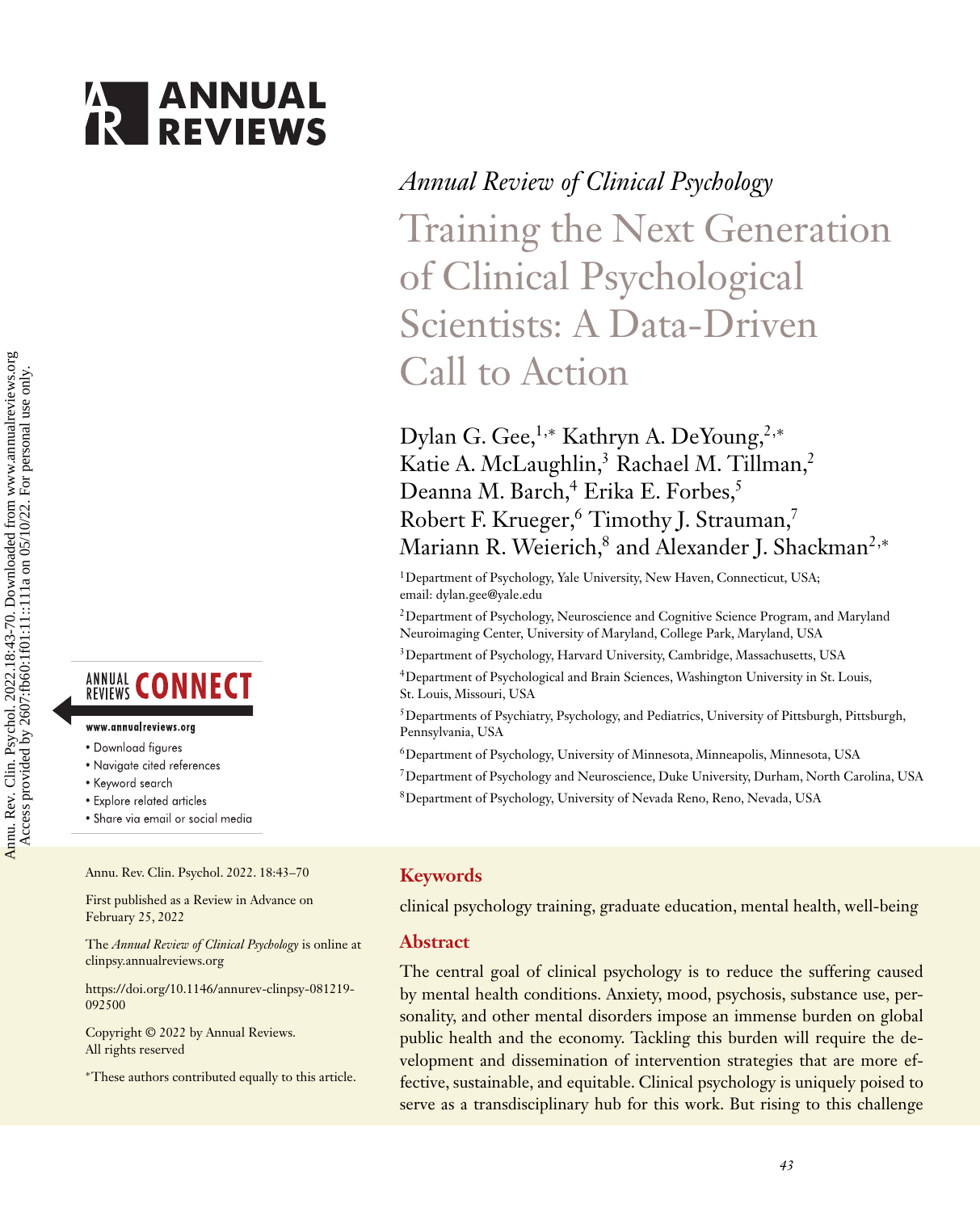requires an honest reckoning with the strengths and weaknesses of current training practices. Building on new data, we identify the most important challenges to training the next generation of clinical scientists.We provide specific recommendations for the full spectrum of stakeholders from funders, accreditors, and universities to program directors, faculty, and students—with an emphasis on sustainable solutions that promote scientific rigor and discovery and enhance the mental health of clinical scientists and the public alike.

#### **Contents**

|                                                                  | 45 |
|------------------------------------------------------------------|----|
|                                                                  | 45 |
|                                                                  | 45 |
| Sixty Years of Debate and a Pair of Breakaways: 1951-2007        | 45 |
|                                                                  | 46 |
|                                                                  | 47 |
| CHALLENGE 1: AN INCREASINGLY TECHNICAL AND                       |    |
|                                                                  | 47 |
| Recommendation: Reimagine Multidisciplinary Technical Training   | 49 |
|                                                                  | 51 |
| Recommendation: Integrate Basic and Applied Clinical Psychology  | 52 |
| CHALLENGE 3: MISALIGNMENT BETWEEN TRAINING AND JOBS              | 53 |
|                                                                  | 53 |
|                                                                  | 53 |
|                                                                  | 54 |
|                                                                  | 54 |
| CHALLENGE 4: STUDENT FINANCIAL STRAINS                           | 55 |
| Recommendation: Increase Student Compensation                    | 55 |
| CHALLENGE 5: SYSTEMIC INEQUITIES AND INADEQUATE                  |    |
|                                                                  | 56 |
| Recommendation: Diversify the Workforce and Target Mental Health |    |
|                                                                  | 56 |
| CHALLENGE 6: STUDENT HEALTH AND WELL-BEING                       | 57 |
| Recommendation: Promote Student Health and Well-Being            | 58 |
| CHALLENGE 7: HEAVY STUDENT WORKLOAD                              | 59 |
|                                                                  | 60 |
|                                                                  | 60 |
|                                                                  | 62 |
| <b>CHALLENGE 8: INSUFFICIENT DATA FOR RECURSIVE</b>              |    |
|                                                                  | 63 |
|                                                                  | 63 |
|                                                                  | 63 |
|                                                                  | 64 |
|                                                                  | 64 |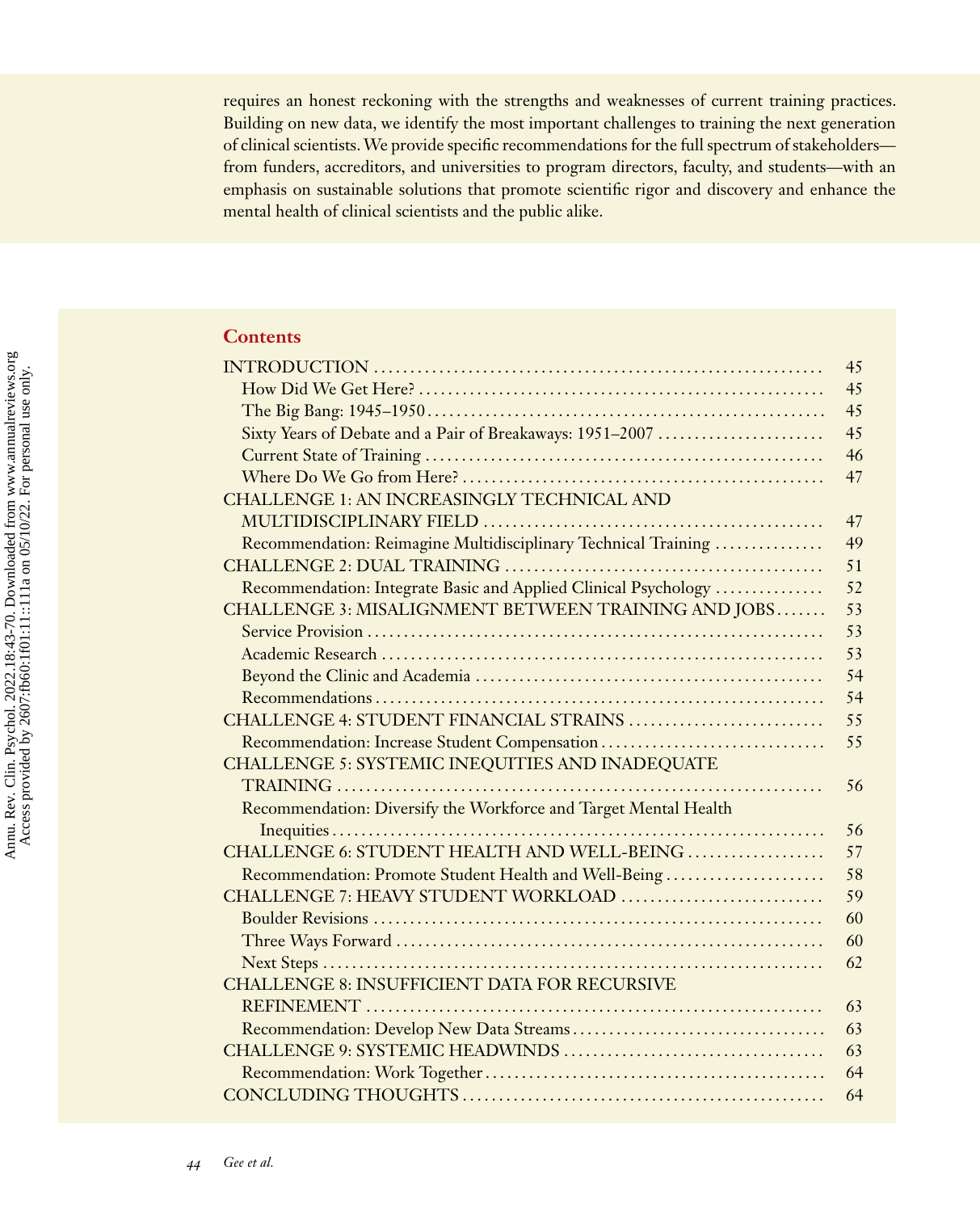#### **INTRODUCTION**

The central goal of clinical psychology is to reduce the suffering caused by mental illness. Anxiety, mood, psychosis, substance use, personality, and other disorders impose a staggering burden on public health and the economy [\(CDC 2020,](#page-23-0) [SAMHSA 2019,](#page-26-0) [Vos et al. 2020;](#page-27-0) see also the interactive dashboard at **<https://vizhub.healthdata.org/gbd-compare/>**). Addressing this burden will require the development and dissemination of intervention strategies that are more effective, sustainable, and equitable [\(Mei et al. 2020,](#page-25-0) [Uhlhaas et al. 2021\)](#page-26-0). Clinical psychology—a field anchored on the deep integration of basic science and clinical practice—is uniquely positioned to serve as a transdisciplinary hub for this research [\(Baker et al. 2008,](#page-23-0) [McFall et al. 2015\)](#page-25-0). But rising to this challenge requires an honest reckoning with the strengths and weaknesses of current training practices.

In this review, we marshal a range of new data to identify the most important challenges to training the next generation of clinical psychological scientists. We provide specific recommendations for a broad spectrum of stakeholders with an emphasis on sustainable solutions that promote scientific rigor and discovery and enhance the mental health and well-being of clinical psychologists and the public alike.

#### **How Did We Get Here?**

The essayist James [Baldwin \(1998,](#page-23-0) p. 722) wrote that "the great force of history comes from the fact that we carry it within us, [and] are unconsciously controlled by it."Here we highlight the historical developments most relevant to understanding contemporary clinical psychology training practices and norms [\(Benjamin 2005,](#page-23-0) [Levenson 2017, McFall 2006, Pickren 2007\)](#page-25-0).

#### **The Big Bang: 1945–1950**

January 1945:WorldWar II was raging and not a single American state licensed or certified clinical psychologists. There were no accredited doctoral training programs and no agreed-upon training models. By 1950, the war was over and all of these institutional fixtures were at least partially in place. Over half of all PhDs awarded in psychology were clinical, and most of these students were supported by the GI Bill or other federal training and workforce development awards.

These rapid developments were galvanized by the Public Health Service and Veterans Administration (VA). In 1946, the VA anticipated the need to care for 20 million veterans, with tens of thousands requiring psychiatric or counseling services—a demand that far exceeded existing provider capacity [\(Miller 1946\)](#page-25-0). Addressing this looming crisis demanded the rapid training of thousands of clinicians and spurred the American Psychological Association (APA)—an organization dominated by academic researchers—into action. The APA turned to David Shakow, who had spent the war years refining a training model for clinical psychology. Shakow's vision of clinical psychologists as scientist–practitioners was endorsed by the APA in 1947 and approved with minor modifications at a 1949 conference in Boulder, Colorado [\(APA 1947,](#page-23-0) [Raimy 1950\)](#page-26-0). In 1948, the APA began accrediting doctoral programs in clinical psychology, using the Shakow and Boulder reports as a model.

#### **Sixty Years of Debate and a Pair of Breakaways: 1951–2007**

Shakow envisioned training in clinical psychology as a doctoral-level program that encompassed a heavy dose of general and technical coursework, a yearlong internship, and—unlike its closest competitor, psychiatry—an empirical dissertation [\(APA 1947\)](#page-23-0). No special allowance was made for the dissertation requirement: Every competency in basic and applied science was to be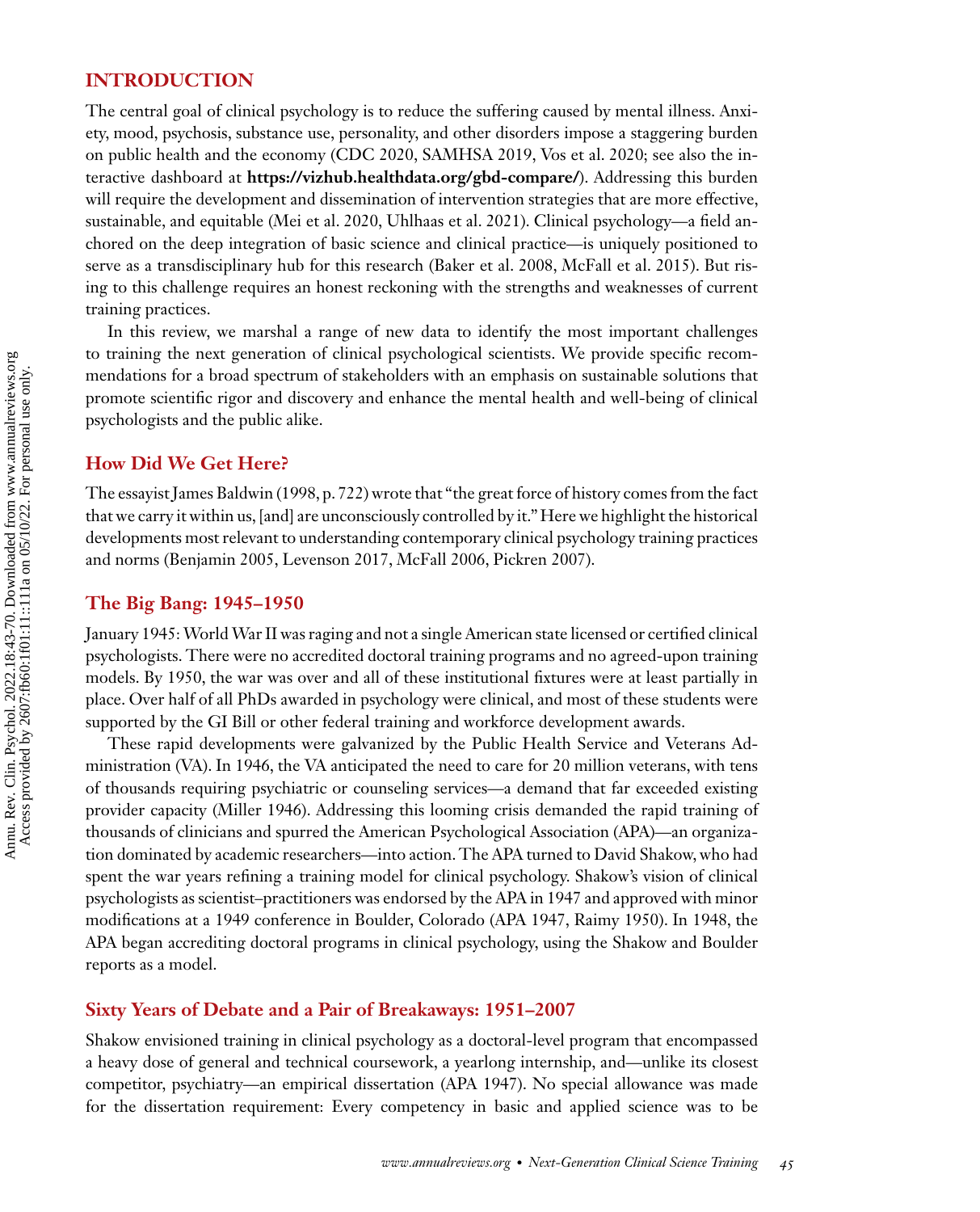mastered in just four short years. Graduates were eligible for state certification following a year of supervised practice. Not surprisingly, concerns were soon raised about the feasibility of the compressed timeline and the adverse consequences of the "extra heavy requirement of courses and practicum work" for learning and rigor [\(APA 1950,](#page-23-0) p. 588).

As Richard [McFall \(2006,](#page-25-0) p. 25) later noted, the Shakow–Boulder model was a shrewd compromise that seemed to give everyone what they wanted: "For the academics*...*the model declared that the first goal of doctoral training was to prepare all graduates for roles as scientists*...* . [And] for those who wanted...to transform clinical psychology into a profession like medicine, the model also declared that a coequal goal*...*was to prepare graduates for roles as professional service providers." But in this amorphous compact lay the seeds for decades of vociferous debate, two major breakaways, and many contemporary grievances.

**Too much science!** Over the years, some have argued that the Shakow–Boulder model shortchanges clinical training, that it devotes excess attention to scientific and statistical methods that will never be used in daily practice, and that it exacerbates provider shortages [\(Frank 1984\)](#page-24-0). Ultimately, these criticisms led to another meeting and the establishment of the more clinically oriented practitioner–scholar training model and the doctor of psychology (PsyD) degree in 1973.

**Too little science!** Others have argued, with equal vehemence, that contemporary training practices have drifted from Shakow's vision, that they devote far more hours than necessary to clinical training, that they stifle scientific innovation and rigor, and that they promote health care practices [founded on clinical intuition rather than scientific evidence \(Baker et al. 2008, Berenbaum et al.](#page-23-0) 2021, [McFall et al. 2015\)](#page-25-0). More generally, members of the too-little-science camp have argued that successfully addressing the immense burden of mental disorders will require the development of more sustainable and scalable intervention strategies, not training a larger cadre of traditional, doctoral-level providers. By the 1990s, frustrated by what they saw as an increasingly onerous and inflexible set of APA training requirements, the too-little-science camp initiated a series of actions that culminated in the establishment of the Academy of Psychological Clinical Science (APCS), a formal alliance of science-centered training programs; the Psychological Clinical Science Accreditation System (PCSAS), a new accreditation framework independent of APA oversight; and the clinical science training model, a "reaffirmation" of Shakow's model [\(McFall et al. 2015,](#page-25-0) p. 4).

#### **Current State of Training**

Today, the vast majority of PhD-granting clinical psychology programs still subscribe to the scientist–practitioner model, at least in spirit. What was originally a 4-year program—and often described as such to applicants and students—now takes 6–7 years to complete [\(CoA 2021b\)](#page-23-0). And, unlike the postwar "golden age," most students are now supported by work-contingent teaching and graduate assistantships rather than by training and workforce development awards.

Of the 175 programs currently accredited by the APA—encompassing roughly 8,000 students and 2,000 faculty—one-quarter are now dual accredited by PCSAS. Of these, more than a dozen programs have publicly stated that they may let their APA accreditation lapse, and three— University of California, Berkeley (UC Berkeley); Stony Brook University; and Washington University in St. Louis—have announced that they will not seek APA reaccreditation and, instead, rely exclusively on PCSAS accreditation. Graduates of PCSAS-accredited programs are now fully eligible for the nationwide internship match program, for VA internships, and for licensure in seven states. Licensure lobbying efforts are ongoing in many other states.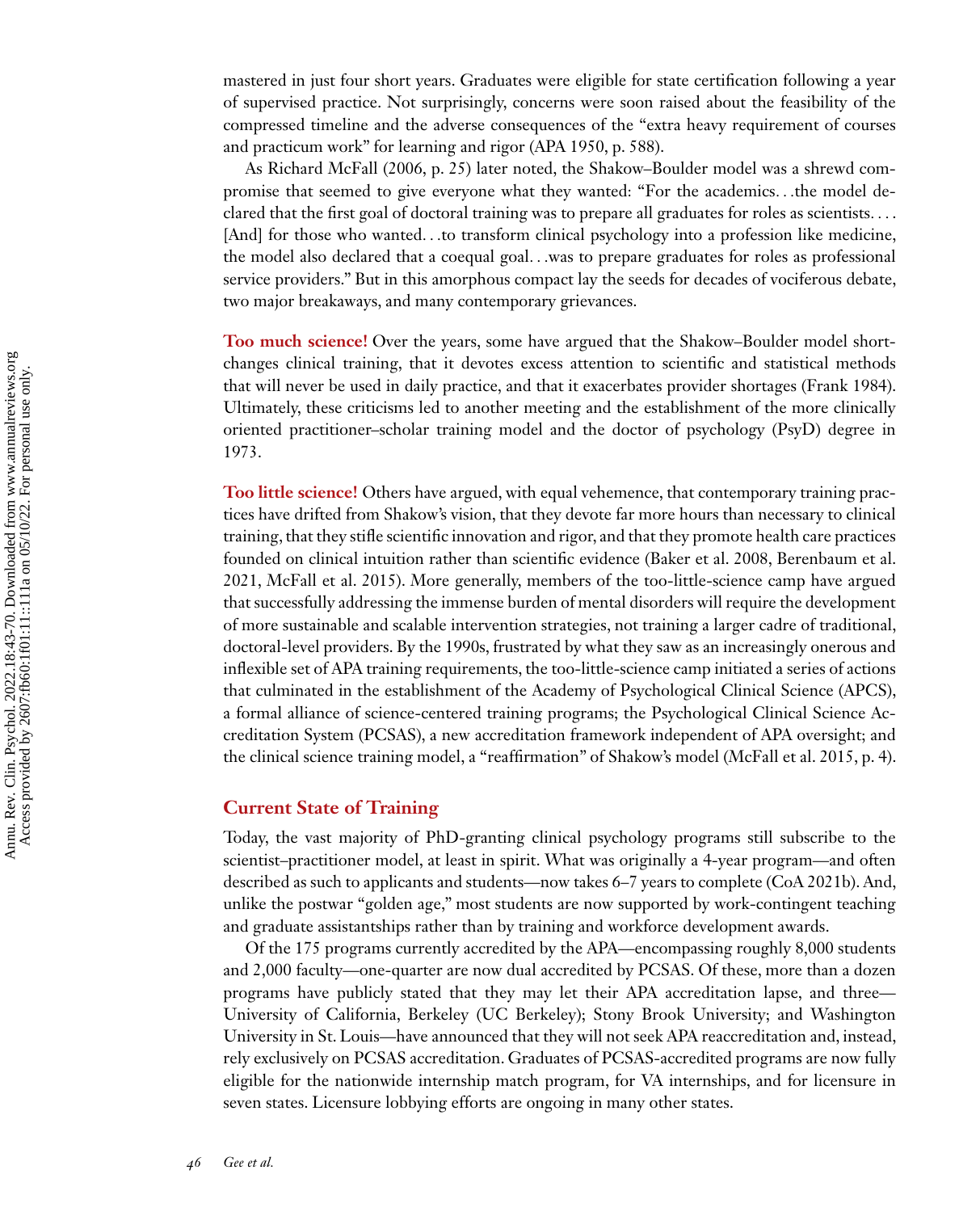#### **Where Do We Go from Here?**

Most mentors want their students to be happy, healthy, technically adept, scientifically rigorous both in the laboratory and in the clinic—and professionally successful. Yet the actual degree of progress toward these shared goals is uncertain—more anchored in anecdote than in evidence [\(Levenson 2017\)](#page-25-0). And it is clear that new challenges have emerged, from growing concerns about student mental health to hypercompetition for faculty positions and research dollars. Addressing these challenges and achieving our shared goals for the next generation of clinical psychologists demands a sober consideration of the relevant evidence. In this section, we highlight a range of new scholarship, including the results of our own anonymous national survey of nearly 600 clinical psychology PhD students and faculty at research-intensive programs. Our data collection efforts focused on research-intensive (i.e., Carnegie Research 1) institutions and clinical science–oriented listservs. Key methodological details are detailed in the **Supplemental Text**. For heuristic purposes, we have organized the data into nine major challenges. Of course, reality is more nuanced, and it is clear that many of these challenges are deeply intertwined and causally interconnected. Addressing these challenges will require an all-hands approach, and we provide specific recommendations aimed at the entire spectrum of stakeholders, from the institutional—funders, accreditors, professional organizations, and scientific societies—to the individual—program directors, faculty, and students (**[Table 1](#page-5-0)**).

#### **CHALLENGE 1: AN INCREASINGLY TECHNICAL AND MULTIDISCIPLINARY FIELD**

Clinical science has undergone a steady transformation over the past quarter century. Spurred by funders, inspired by new technologies, and motivated to better understand, predict, prevent, and treat mental disorders, the field has increasingly come to rely on complex multidisciplinary tools [\(Teachman et al. 2019\)](#page-26-0)—for instance, using smartphone technology and machine learning to predict suicide attempts and lapses in substance use [\(Schultz et al. 2022,](#page-26-0) [Wang et al. 2021\)](#page-27-0).

Data from our national survey underscore the ascendance of multidisciplinary approaches: Nearly half of respondents (43.2%) report a multidisciplinary professional identity (see the **Supplemental Text** for survey details). Among multidisciplinary respondents, roughly half considered themselves clinical neuroscientists (47.6% of faculty, 55.1% of students), with the remainder split across a variety of blended identities. Regardless of their professional identity, many respondents said they use conceptual frameworks and specialized tools drawn from other disciplines. More than one-third reported using specialized statistical techniques (e.g., growth curve modeling) in their work, and one in five mentioned neuroimaging approaches. Other popular methods include psychophysiology, ecological momentary assessment, machine learning, network modeling, various developmental and genetic approaches, psychoneuroendocrinology, psychoneuroimmunology, data science, and computational modeling.

Cutting-edge multidisciplinary tools and concepts are challenging to master. Consider a student interested in using neuroimaging techniques to understand psychopathology. They would need to learn a modicum of neuroanatomy, behavioral neuroscience, medical physics, digital signal processing, general linear modeling, and programming, and gain practical expertise with neuroimaging-specific aspects of data acquisition, processing, and analysis. As the field continues to evolve—and today's innovations become tomorrow's norms—the training challenge becomes even more acute.

Students face several challenges in obtaining specialized training. First, technical training is difficult to obtain through existing coursework. One-quarter of survey respondents (24.5%) said that specialized technical coursework (e.g., neuroimaging) is not available at their institution. Supplemental Material >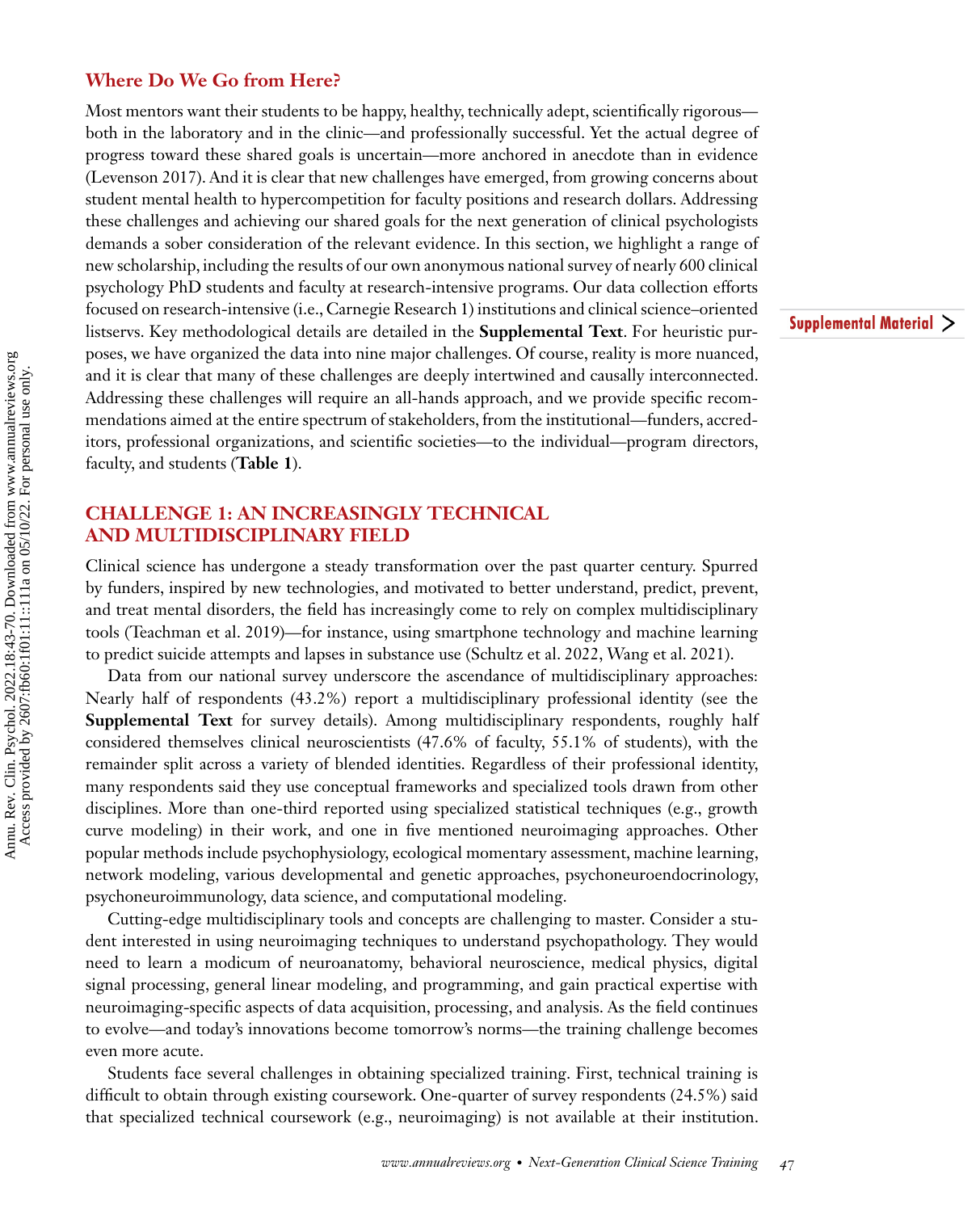|                                                                          | Summary                                                                                                                                                                                                                                                                                                                                                                                                                | <b>Recommendations</b>                                                                                                                                                                                                                                                                                                                                                                                                                                                                                                                       |
|--------------------------------------------------------------------------|------------------------------------------------------------------------------------------------------------------------------------------------------------------------------------------------------------------------------------------------------------------------------------------------------------------------------------------------------------------------------------------------------------------------|----------------------------------------------------------------------------------------------------------------------------------------------------------------------------------------------------------------------------------------------------------------------------------------------------------------------------------------------------------------------------------------------------------------------------------------------------------------------------------------------------------------------------------------------|
| Challenge 1: An increasingly<br>technical and<br>multidisciplinary field | The field has increasingly come to rely on<br>complex multidisciplinary tools.<br>Insufficient availability of suitable<br>coursework and a lack of time and flexibility<br>in training requirements make it unfeasible<br>for many students to immerse themselves in<br>the cutting-edge techniques that lie at the<br>center of contemporary biomedical research.                                                    | Increase access to relevant training<br>opportunities (e.g., classes, workshops,<br>informal learning groups).<br>Increase the utility of training opportunities<br>(e.g., restructuring courses, developing<br>tailored training platforms).<br>Increase the efficiency of training (e.g.,<br>consolidate, coordinate, and create<br>structured flexibility in coursework).<br>Collaborate (e.g., through training consortia).<br>Invest the resources necessary to create,<br>disseminate, and access technical training<br>opportunities. |
| Challenge 2: Dual training                                               | In practice, the integration of basic and<br>applied clinical psychology is extremely<br>difficult.                                                                                                                                                                                                                                                                                                                    | ■ Foster regular opportunities for meaningful<br>engagement between individuals involved in<br>basic and applied training.<br>For some programs, it may be valuable to<br>establish a practice research network.                                                                                                                                                                                                                                                                                                                             |
| Challenge 3: Misalignment<br>between training and jobs                   | There is a fundamental disconnect between<br>the way in which we train students and the<br>jobs that many of them ultimately perform.<br>The majority of graduates provide clinical<br>services as part of their jobs; far fewer<br>graduates pursue careers in academia.                                                                                                                                              | ■ Cultivate respect for clinical training and<br>careers.<br>■ Create more opportunities for staff scientists.<br>Provide more vocational scaffolding for the<br>range of careers that graduates enter.                                                                                                                                                                                                                                                                                                                                      |
| Challenge 4: Student<br>financial strains                                | Graduate student pay is low, and median<br>educational debt among students is high.<br>Financial stress represents a significant<br>stressor among graduate students.                                                                                                                                                                                                                                                  | Increase student compensation.<br>■ Create need-based mechanisms to help<br>defray costs that arise during training (e.g.,<br>internship applications).                                                                                                                                                                                                                                                                                                                                                                                      |
| Challenge 5: Systemic<br>inequities and inadequate<br>training           | Systemic inequities and racism are pervasive<br>in clinical science.<br>$\blacksquare$ Graduate students who identify as BIPOC,<br>those who identify as LGBTQ+, women,<br>and individuals with disabilities face<br>additional barriers in training.<br>■ Current training in the provision of<br>culturally responsive care and in research<br>practices that can target mental health<br>disparities is inadequate. | ■ Increase support for trainees from<br>underrepresented backgrounds.<br>Enhance training in culturally responsive<br>care and responsible research practices.<br>Increase institutional investment in<br>diversifying clinical science and graduate<br>training.                                                                                                                                                                                                                                                                            |
| Challenge 6: Student health<br>and well-being                            | Graduate students experience high rates of<br>anxiety and depression.                                                                                                                                                                                                                                                                                                                                                  | Universities, departments, and programs<br>should develop and implement plans to<br>support student mental health.<br>Provide evidence-based interventions and<br>ensure student access to care that is<br>independent of their local training<br>ecosystem.                                                                                                                                                                                                                                                                                 |

#### <span id="page-5-0"></span>**Table 1 Challenges and recommendations for training the next generation of clinical psychological scientists**

(*Continued*)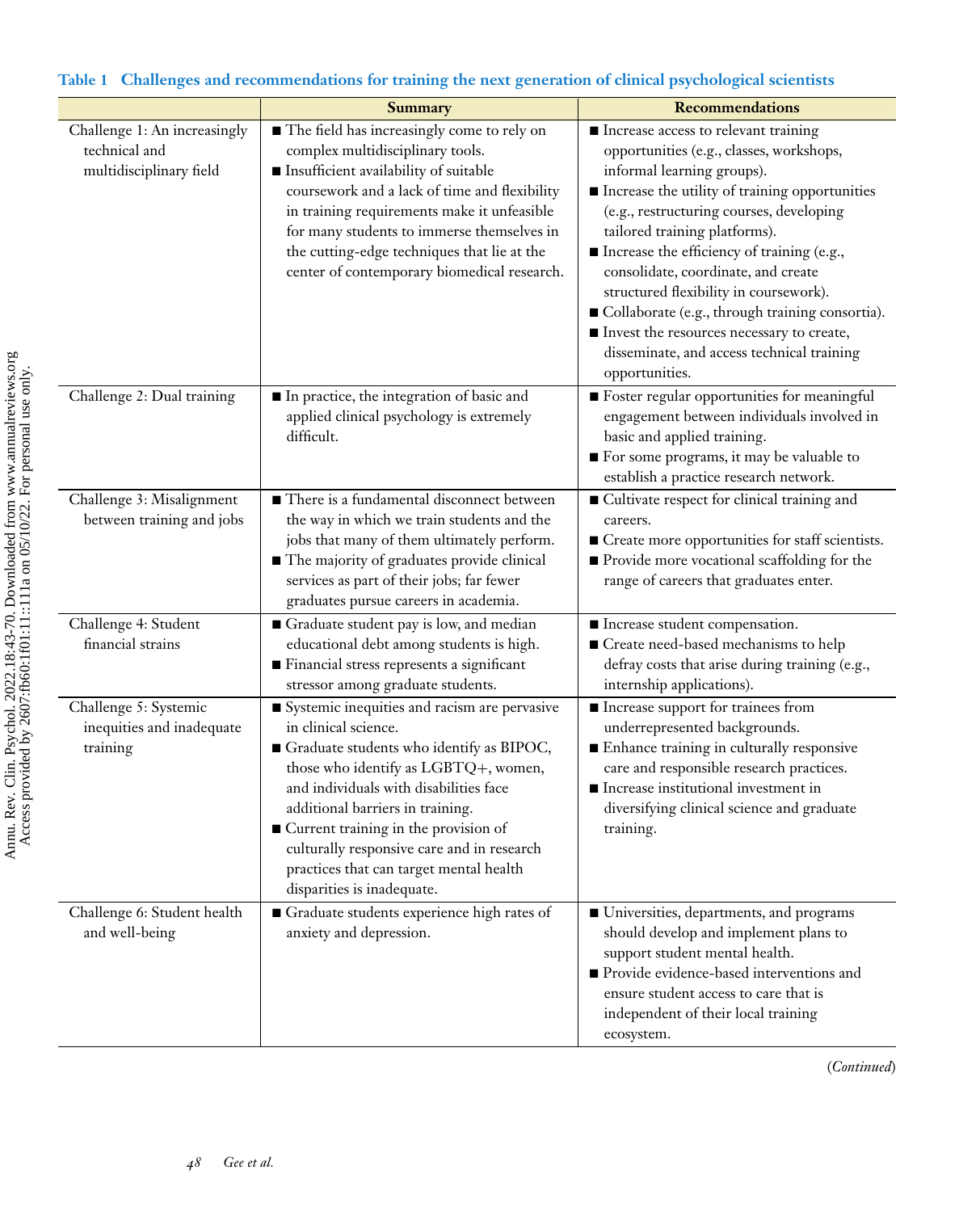|                                                               | Summary                                                                                                                                                                                                                                                         | <b>Recommendations</b>                                                                                                                                                                                                                                                                                                                                                                                                                                                                                                             |
|---------------------------------------------------------------|-----------------------------------------------------------------------------------------------------------------------------------------------------------------------------------------------------------------------------------------------------------------|------------------------------------------------------------------------------------------------------------------------------------------------------------------------------------------------------------------------------------------------------------------------------------------------------------------------------------------------------------------------------------------------------------------------------------------------------------------------------------------------------------------------------------|
| Challenge 7: Heavy student<br>workload                        | Expectations for clinical students have<br>become increasingly unrealistic in the<br>context of the allotted time to degree.                                                                                                                                    | Addressing the expectations-versus-time<br>imbalance will require creative solutions and<br>coordination at various levels.<br>Possible solutions include a biphasic<br>framework or a cultural shift toward a<br>transdisciplinary focus.<br>For some programs, it may make sense to<br>drop APA accreditation. Doing so will not<br>solve all problems, but it would create new<br>opportunities for reenvisioning clinical<br>psychology training to address unsustainable<br>student workloads and other urgent<br>challenges. |
| Challenge 8: Insufficient<br>data for recursive<br>refinement | Available data streams are not sufficient for<br>recursive refinement of training practices.                                                                                                                                                                    | Develop new data streams and evaluate<br>training practices.<br>Develop evidence-based standards for<br>training.                                                                                                                                                                                                                                                                                                                                                                                                                  |
| Challenge 9: Systemic<br>headwinds                            | ■ Stretched to the limit by their existing<br>research, instructional, service, clinical, and<br>administrative responsibilities, many faculty<br>lack the surplus bandwidth that will be<br>required to reimagine and rebuild clinical<br>psychology training. | A team science approach will be necessary to<br>solve the current challenges and will require<br>support from accreditors, professional<br>organizations, and other institutional<br>partners.<br>Faculty will need protected time and<br>institutional investment to successfully enact<br>many of the present recommendations.                                                                                                                                                                                                   |

Abbreviations: APA, American Psychological Association; BIPOC, Black, Indigenous, or People of Color; LGBTQ+, lesbian, gay, bisexual, transgender, or queer.

Nearly one-third of students (30.2%) said that existing classes are unhelpful or poorly suited to their needs. Students were nearly twice as likely as faculty to perceive existing classes as unhelpful (17.3%;  $d = 0.27$ ), suggesting that faculty perceptions of course utility may be inflated relative to students' perceptions or that faculty could do more to convey the practical significance of coursework to their students. Second, more than one-third of students (39.7%) said it is not feasible for them to pursue relevant technical coursework, given their heavy load of APA-mandated coursework and practica. Students who self-identified as multidisciplinary were particularly pessimistic about the feasibility of completing coursework in programming and data science. Nearly two-thirds (68.2%) reported low feasibility. As a result, many students reported using ad hoc and unstructured training solutions, including one-on-one guidance from faculty and senior trainees (98.4%), Internet-based self-study (91.3%), and bootcamps/workshops (71.1%). In short, insufficient availability of coursework and a lack of time and flexibility in training requirements make it unfeasible for many students to immerse themselves in the cutting-edge techniques that lie at the center of contemporary biomedical research.

#### **Recommendation: Reimagine Multidisciplinary Technical Training**

Many programs have failed to systematically address the pedagogical demands created by the field's growing reliance on complex, multidisciplinary tools and concepts, leading to inadequate access to relevant training opportunities. The problem is compounded by feasibility issues; many students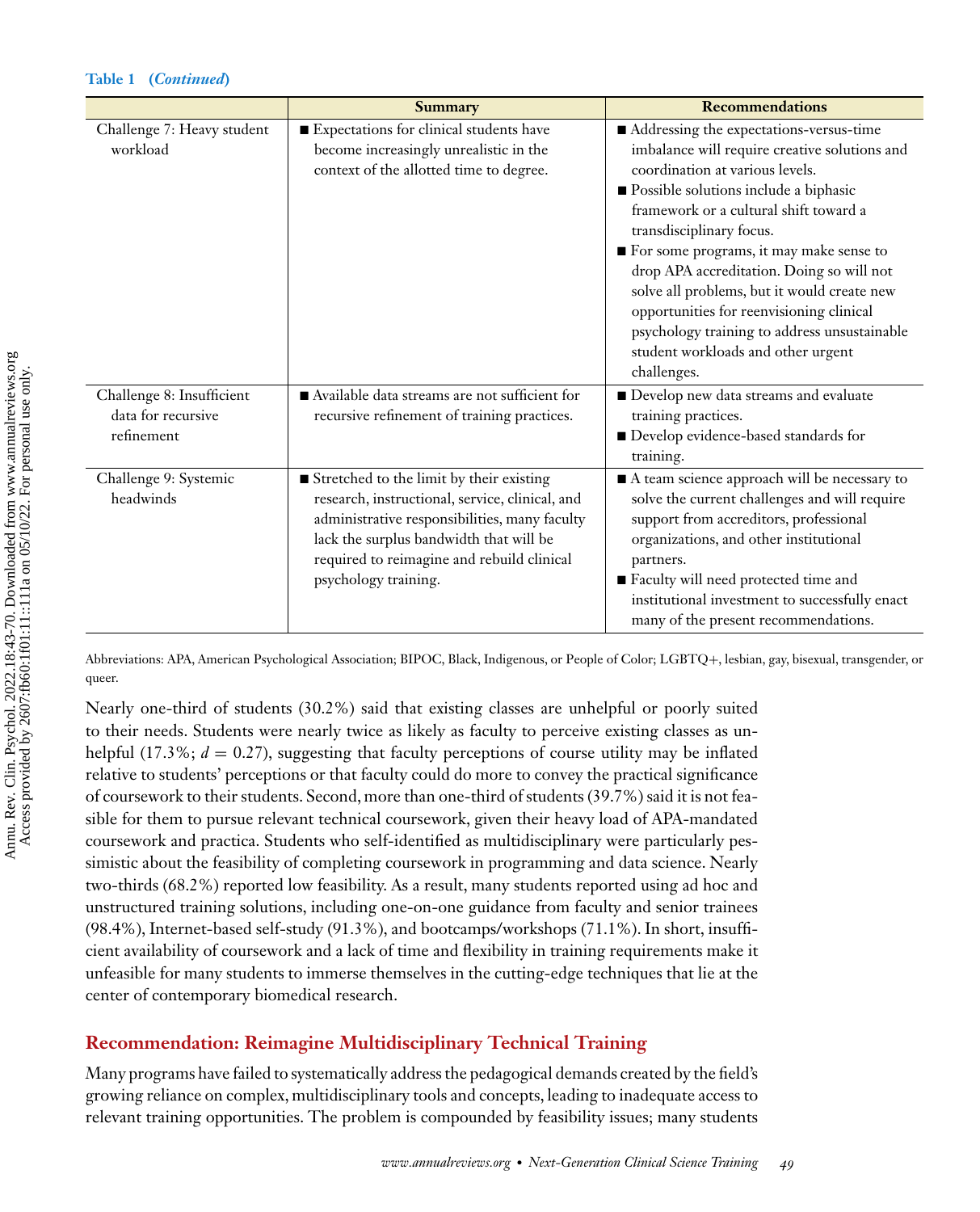#### Supplemental Material >

lack the time and flexibility necessary to immerse themselves in cutting-edge techniques. Here we outline several recommendations for addressing these barriers. Granular suggestions are detailed in the **Supplemental Text**. Recommendations targeting broader structural issues are described in later sections of this review.

**Increase access.** To develop the technical skills necessary to tackle the next generation of clinical science research, students need sufficient access to relevant training opportunities. Classes, workshops, and informal learning groups have the potential to provide greater efficiency than traditional one-on-one approaches. A rapidly expanding catalog of online courses—many developed by leading methodologists—provides additional opportunities for learning specialized skills.

**Increase utility.** To master cutting-edge techniques, students need access to more useful technical training platforms (e.g., coursework, workshops). This will require the restructuring of existing platforms and the development of new ones with an eye to maximizing their practical utility.

*Restructure courses.* Our survey respondents highlighted the value of student-driven, hands-on technical training, something that is traditionally achieved via one-on-one mentorship in the laboratory. To achieve this at scale, existing courses could be retooled to increase the amount of learning-by-doing and on-demand teaching [\(Lombardi et al. 2021, Millman et al. 2018\)](#page-25-0). In some cases, it will be helpful to integrate classroom instruction with hackathons, design sprints, or ongoing student research projects.

*Develop tailored training platforms.* Training platforms originally devised for other specialties like a coding course offered in computer science or a neuroimaging course offered in medical physics—are often a poor fit for clinical psychology students. Overcoming this barrier requires the development of platforms tailored to the expertise and goals of clinical psychology students or, perhaps more feasibly, a spectrum of graduate students with similar goals and needs (e.g., machine learning for social/biomedical scientists).

**Increase efficiency.** To allow sufficient time to master complex techniques, other aspects of training will need to become more efficient. In the long run, significant gains could be realized by enhancing the undergraduate curriculum (e.g., preclinical psychology track), as in medicine.

*Consolidate.* APA-accredited programs are required to demonstrate that students achieve a doctoral-level understanding of key areas of discipline-specific knowledge (DSK), including the history of psychology; research design; statistics; psychometrics; and affective, biological, cognitive, developmental, and social aspects of behavior [\(CoA 2021a\)](#page-23-0). Although this traditionally meant that students completed a separate class for each DSK, we encourage programs to eliminate "checklist" coursework and, to the extent possible, develop integrative classes that satisfy multiple DSK areas (e.g., developmental affective neuroscience).

*Coordinate.* Absent intentional coordination, the likelihood of redundancy and overload across courses is high. Programs need to carefully monitor relevant courses and work with instructors to mitigate these barriers.

*Create structured flexibility.* Inconsistent course availability is another barrier to efficient training. This challenge can be mitigated by proactively identifying multiple courses that can be used to satisfy particular DSK areas. In some cases, there may be sufficient demand to warrant the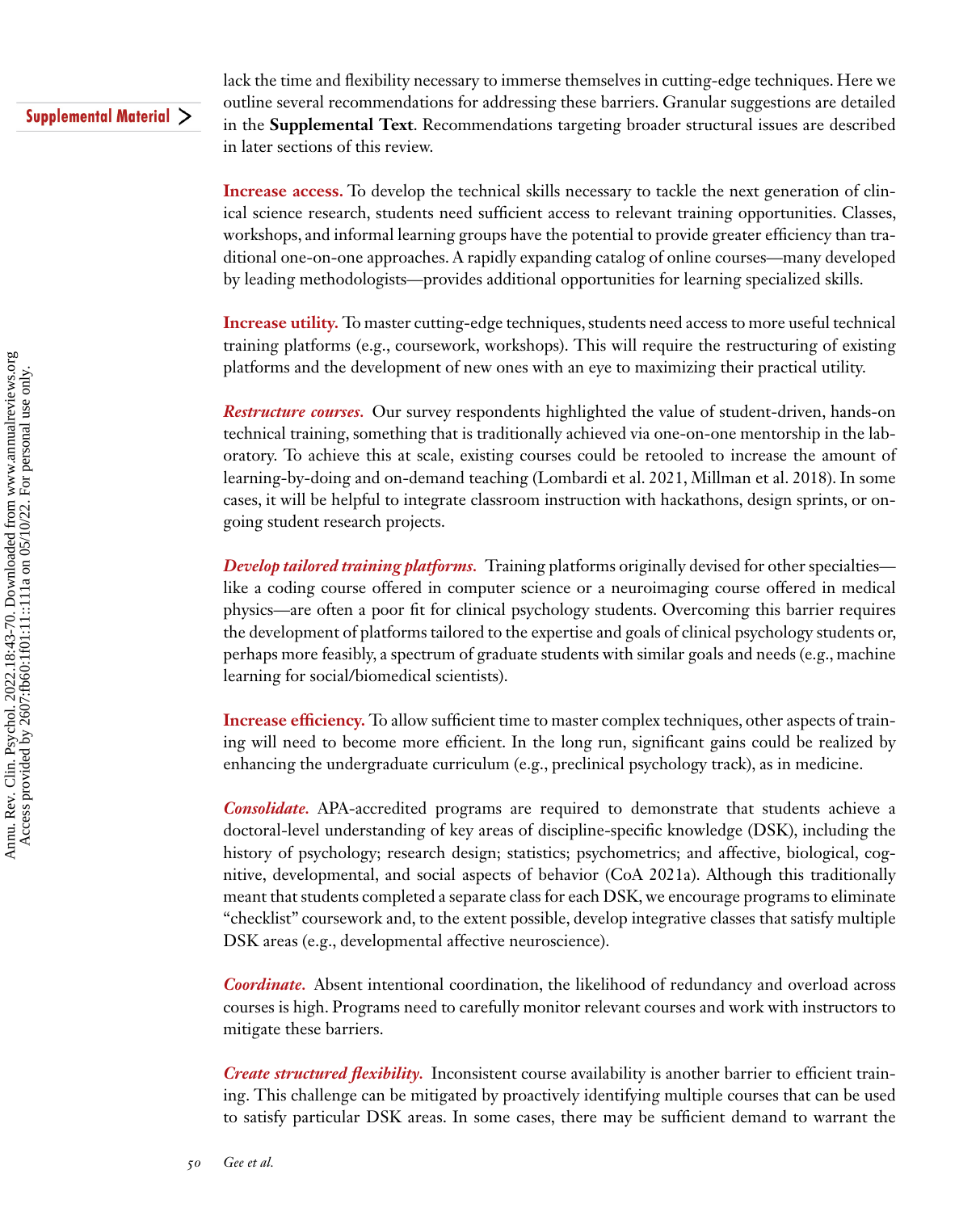development of specialty tracks (e.g., clinical neuroscience, developmental psychopathology). In other cases, individualized development plans (IDPs)—developed in partnership with a faculty mentorship committee—might make more sense.

**Collaborate.** Reimagining and rebuilding the clinical psychology training model is a team, not an individual, event. It will require the creative development of new collaborations and training consortia that span programs, departments, and institutions. Technical workshops, for example, can be created or sponsored by faculty drawn from multiple areas of psychology or by campus units that serve multiple departments (e.g., neuroimaging centers, genomics centers, neuroscience or data science training programs). Some courses can be taught as a team, maximizing specialized expertise and reducing the burden on individual faculty. Faculty with expertise in a particular technique (e.g., neuroimaging) can form ad hoc work groups to devise new teaching materials or vet existing ones. To maximize rigor, efficiency, and ultimately feasibility, we urge the relevant professional organizations [e.g., APCS, Council of University Directors of Clinical Psychology (CUDCP)] and scientific societies (e.g., Association for Psychological Science) to actively foster the development of technical training platforms tailored to the needs of psychology graduate students, including clinical students. Even if modest fees are necessary—as with many existing bootcamps, workshops, and short courses—the efficiencies of scale are likely to make such a coordinated effort more feasible than individual efforts.

**Invest.** Successfully implementing these recommendations will require new institutional investments. Fortunately, the necessary degree of investment is relatively modest. Students need travel awards to attend workshops and bootcamps. Students and faculty need the resources to create or host them. Preparing new instructional materials, devising new on- and offline training platforms, and retooling classes all require substantial time and energy. Ideally, instead of requiring students to identify and pursue these opportunities independently, training would be structured and organized by faculty to meet the needs of students interested in pursuing particular types of multidisciplinary research (e.g., neuroimaging, digital phenotyping). This would be more feasible with targeted support for protected time. Making new instructional materials and platforms open-source and freely sharing them would maximize returns.

#### **CHALLENGE 2: DUAL TRAINING**

Integrative training in basic and applied science is the hallmark of clinical psychology [\(APA 1947,](#page-23-0) [McFall et al. 2015\)](#page-25-0). It is what distinguishes clinical from other areas of psychology (e.g., developmental affective neuroscience), which provide no training in clinical service, and from other mental health care specialties (e.g., psychiatry), which do not expect doctoral students to discover and disseminate new knowledge. Today, the APA, PCSAS, and most research-intensive programs continue to publicly tout the integrative nature of clinical psychology training. This is true even of programs that plan to drop APA accreditation. UC Berkeley, for instance, highlights its commitment to training "the field's best clinical psychologists, fully prepared for positions at the forefront of modern clinical science and practice" and emphasizes that graduates will remain licensureeligible in California [\(Univ. Calif.–Berkeley 2021\)](#page-26-0).

At its best, the integration of basic and applied clinical psychology provides a robust pipeline for discovery, translation, dissemination, and implementation. Clinical experience is often a critical spark for therapeutic innovation [\(Castonguay et al. 2015\)](#page-23-0). For example, Aaron Beck's foundational [work to develop cognitive behavioral therapy grew directly out of his clinical experiences \(Rosner](#page-26-0) 2014). As David Barlow and others have noted, in the absence of sufficient integration, we run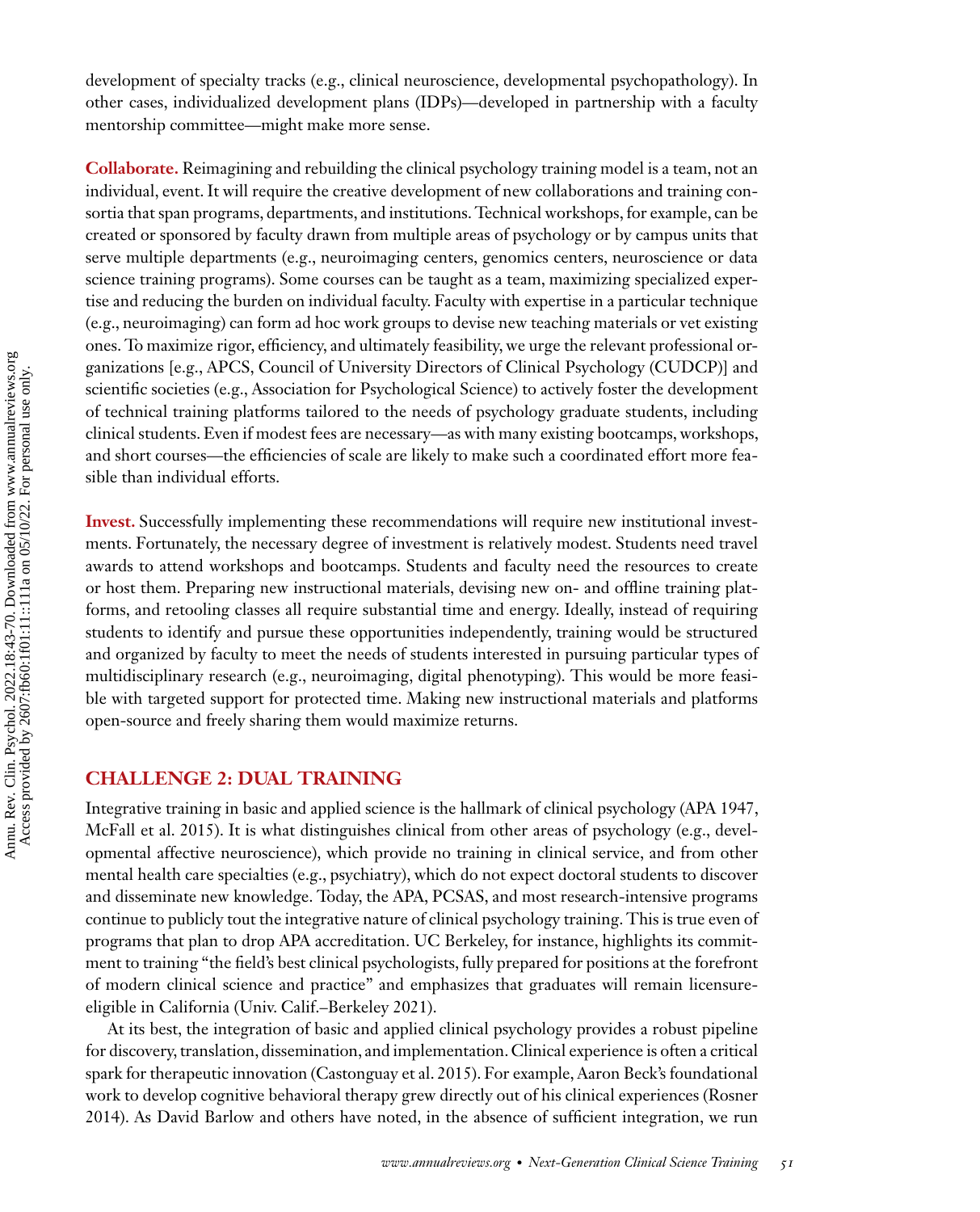the risk of focusing our scientific efforts on assays and models that are poor probes of the clinical symptoms and syndromes that we seek to understand and treat, increasing the likelihood of translation failures [\(Rubin 2021\)](#page-26-0). Furthermore, if we really want providers to be scientifically sophisticated, data-driven, and nimble—ready to adopt new evidence-based approaches and to discard less helpful ones [\(Baker et al. 2008\)](#page-23-0)—then we need to ensure that both aspects of training—basic and applied—receive adequate attention, respect, and support.

Yet the integration of basic and applied clinical psychology has proven exceedingly difficult [\(Berenbaum et al. 2021,](#page-23-0) [McFall et al. 2015\)](#page-25-0). Data from our survey revealed that one-quarter of faculty and students (25.8%) perceive training in basic and applied clinical science as being in high conflict. Nearly three-quarters (73.9%) said that students are forced to prioritize one aspect of their training at the expense of the other. More than half of students said that dual training promotes feelings of inadequacy (55.5%), frustration (68.6%), and anxiety (68.8%). As one wrote, "It's frustrating to have to work towards this huge number [of practicum hours] when I don't intend to pursue [service provision]*...*after graduating.*...* Research is [my] priority and*...*it takes the backseat." These challenges are significantly intensified for multidisciplinary students  $(d = 0.26-0.38)$ .

Although both faculty and students agree that training in basic and applied clinical science is challenging, our data revealed a notable discrepancy between their perceptions. More than half of students (53.3%) feel compelled to prioritize research at the expense of clinical training (24% feel compelled to prioritize clinical training over research; 22.6% do not feel compelled to prioritize one over the other). As one student wrote, "We receive the message that we should value clinical work as a tool to help inform our research, and research as a tool to help inform our clinical work*...*but student involvement in clinical work beyond the minimum is frowned upon." Faculty perceptions were reversed. Nearly half (45.6%) believe that students feel compelled to prioritize clinical training at the expense of their research (19.5% of faculty believe that students are compelled to prioritize research over clinical training; 34.9% do not believe that students are compelled to prioritize one over the other).

What drives this student–faculty discrepancy? Unlike medical schools and other providerfocused training programs, clinical psychology is deeply rooted in traditional academic incentives, which primarily reward faculty based on indicators of knowledge generation and dissemination, including papers published, citation metrics, and grant dollars. Accordingly, new tenure-track faculty are hired based on their outstanding technical skills, scholarly productivity, and passion for scientific discovery. This bias toward basic science training and easily counted "products" is amplified by hypercompetition for research dollars [\(Alberts et al. 2014\)](#page-23-0). In many research-oriented programs, this leads to a bifurcation, where tenure-track faculty are minimally involved in clinical training and do not regularly assess or treat clients. Clinical training is instead overseen by a separate group of specialists, including clinical-track faculty, clinic directors, adjuncts, and externship supervisors. As a consequence, the practical everyday realities and intrinsic value of clinical training are an afterthought for some science-oriented tenure-track faculty. As one student noted, "Faculty*...*forget that clinical work is an important and required part of our training that takes up time (and should take up time) and*...*I constantly feel*...*they would prefer that I neglect clinical work in favor of research."

#### **Recommendation: Integrate Basic and Applied Clinical Psychology**

Our data reveal substantial conflict between the basic and applied aspects of training. Addressing this challenge requires a deeper integration of clinical science and practice. At minimum, we recommend that all programs foster regular opportunities for meaningful engagement between basic and applied trainers—including off-site supervisors—via program meetings, colloquia, workshops,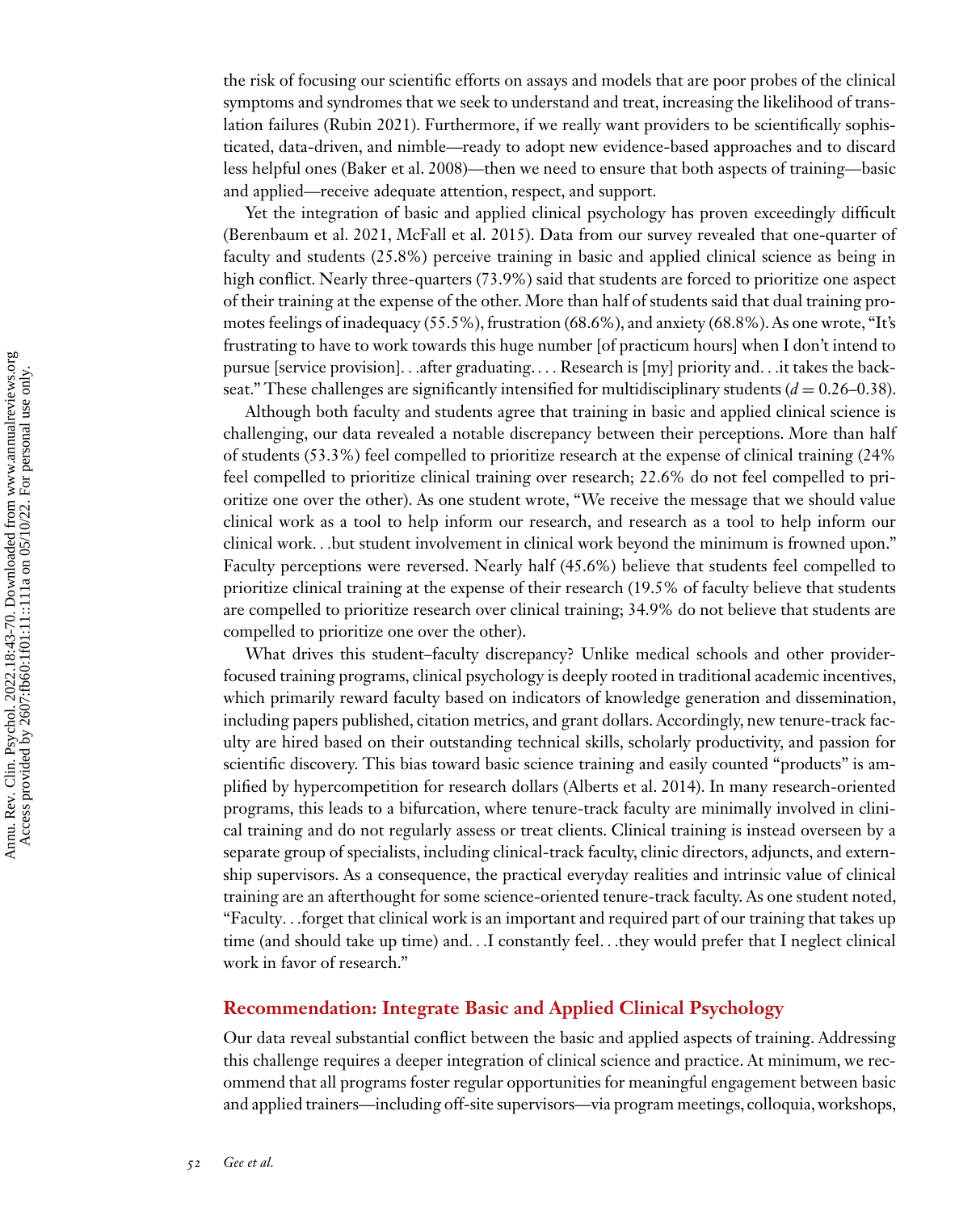and retreats (for additional suggestions, see the section titled Challenge 3: Misalignment Between Training and Jobs).

For some programs, it makes sense to go a step further and establish a practice research network (PRN) [\(Borkovec 2004, Castonguay et al. 2015,](#page-23-0) [Lucock et al. 2017\)](#page-25-0). PRNs consist of academic researchers and clinical practitioners who collaborate on joint research projects focused on assessment and treatment as it naturally occurs in the clinic. Aside from fostering integration, PRNs have a number of potential benefits:

- Efficiency, because students have the opportunity to integrate their clinical training, practice, and research
- Rigor, insofar as PRNs have the potential to provide larger and more diverse samples
- Strengthening the bench-to-bedside pipeline by promoting the dissemination, refinement, and implementation of evidence-based treatments and creating new opportunities for collaboration [\(Bickman 1999\)](#page-23-0)
- **Promoting camaraderie among students, faculty, and community providers and creating** novel opportunities for scientific collaboration

The Hierarchical Taxonomy of Psychopathology (HiTOP) consortium has pioneered a variant of the PRN approach, in which standardized assessments are collected at multiple training sites and pooled for analysis. This has enabled the rapid development of new scales and novel digital platforms for using them [\(Kotov et al. 2021,](#page-24-0) [Simms et al. 2022\)](#page-26-0).

We recommend that professional organizations support the development of PRNs by serving as central clearinghouses for best practices and protocols. We urge funders to provide the modest resources necessary for PRNs and related kinds of clinical science collaborations to flourish.

#### **CHALLENGE 3: MISALIGNMENT BETWEEN TRAINING AND JOBS**

A key challenge for clinical psychology is the fundamental misalignment between the way in which we train students and the jobs that many of them will ultimately perform.

#### **Service Provision**

Most clinical psychologists are health care providers. Even among graduates of PCSAS programs, nearly three-quarters (73%) provide clinical services in their current job [\(Kraut 2021\)](#page-25-0). Yet students say that clinical training receives short shrift from their tenure-track mentors, many of whom dismiss provider careers as second-rate [\(Benjamin 2005, Castonguay et al. 2015\)](#page-23-0). As one noted, "It is extraordinarily frustrating that faculty do not seem to value clinical work, that only alumni who are now prestigious researchers are ever mentioned*...*it's like those who do any amount of clinical work failed." These data raise serious concerns about whether doctoral training in clinical science—at least in its current form—can really be expected to elevate the scientific rigor of service provision [\(Baker et al. 2008\)](#page-23-0). It seems farfetched to think that the current training environment will foster lasting attachments to clinical science values among alumni who work as providers [\(Castonguay 2011\)](#page-23-0).

#### **Academic Research**

There is no more worrisome consequence of the hypercompetitive culture of biomedical science than the pall it is casting on [the] early careers of graduate students.

[—Alberts et al. \(2014,](#page-23-0) p. 5774)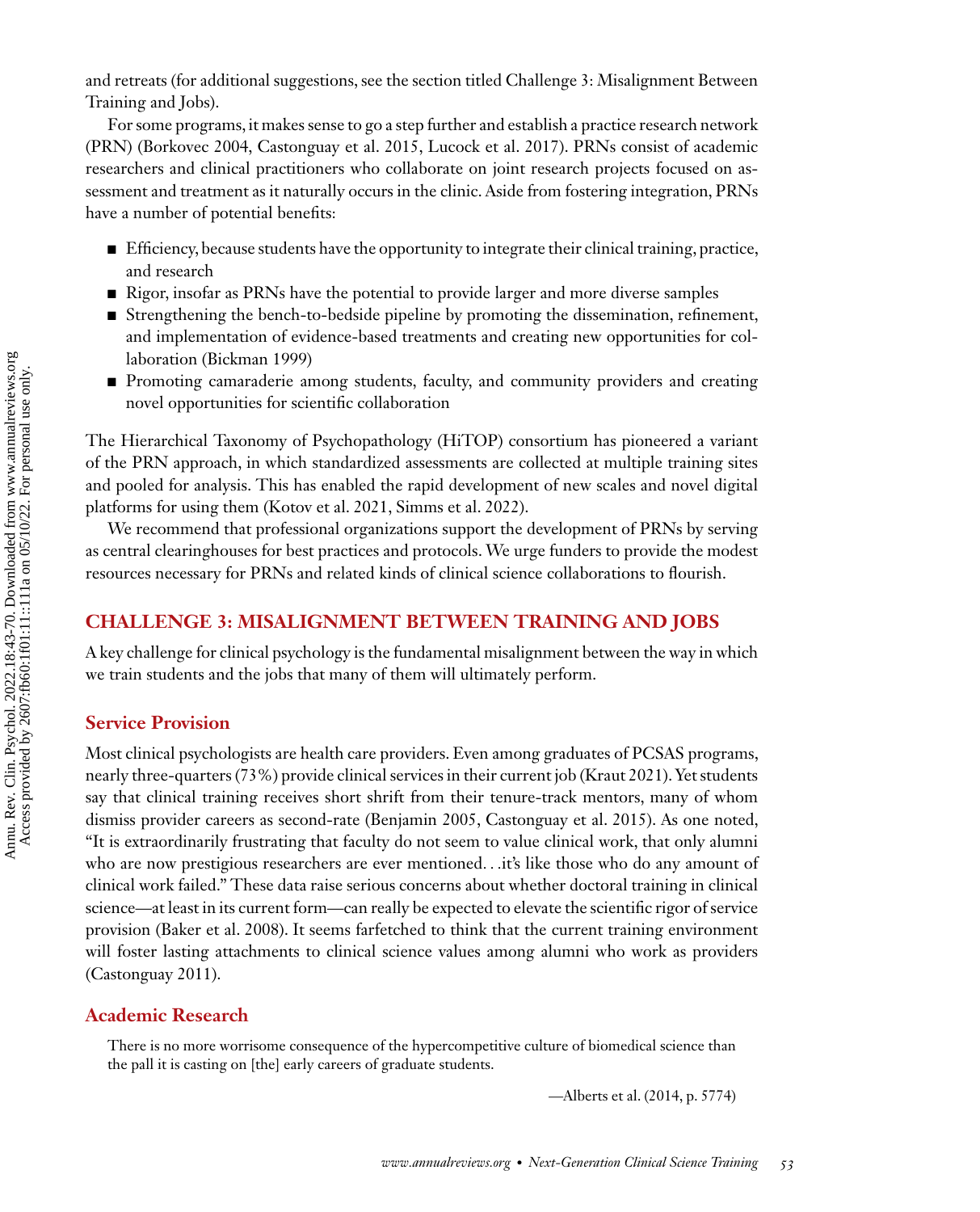Tenure-track faculty are trained and incentivized to replicate themselves, to create more academics. Yet it has become abundantly clear that the pipeline from doctoral degree to academic position is broken [\(Alberts et al. 2014\)](#page-23-0). Dwindling government support for research and higher education has produced a hypercompetitive job market and a decline in the proportion of tenure-track positions [\(AAUP 2020,](#page-22-0) [APA 2019,](#page-23-0) [Lin et al. 2018\)](#page-25-0). The number of degrees awarded each year far exceeds the number of open faculty positions. In 2019, 1,264 PhD degrees in clinical psychology were conferred in the United States [\(NSF 2019\)](#page-25-0), but only 50 or so faculty positions were available at research-intensive institutions, a 25-to-1 ratio [\(Psychology Job Wiki 2019\)](#page-26-0). Consequently, less than 1 in 8 clinical psychology PhD holders (13%) work in academia, and [among those, less than half \(48%\) have traditional tenure-track positions \(APA 2019, Christidis](#page-23-0) et al. 2019). Among the small minority who obtain research-oriented faculty positions, it has become more challenging to secure research funding [\(Alberts et al. 2014\)](#page-23-0). Adjusted for inflation, [federal funding for psychological research decreased by nearly 5% over the past decade \(Lin et al.](#page-25-0) 2018). Nearly 80% (77.8%) of National Institute of Mental Health (NIMH) grant proposals are rejected, and the average age of first-time National Institutes of Health (NIH) R01 grant recipients has risen to 43 years [\(NIH 2016, 2021\)](#page-25-0). In the face of such discouraging prospects, the field risks losing some of the most talented individuals.

#### **Beyond the Clinic and Academia**

Either by choice or because of poor academic job prospects, many clinical psychology PhD holders pursue careers in government and industry as administrators, analysts, data scientists, program officers, policy experts, regulators, and managers. Yet most programs do not invest significant effort in helping students navigate the transition to such jobs. As one student emphasized, faculty should "model more career pathways than R1 academic jobs—it's not realistic that all PCSAS graduates will get those positions*...*[and] our professors*...*don't take steps to educate themselves or connect us with role models pursuing other career paths."While there are efforts to provide such scaffolding, existing mechanisms are extremely limited in scale and scope (e.g., American Association for the Advancement of Science and Society for Research in Child Development policy fellowships, NIH BEST program). As it stands, even with 6–7 years of success as a doctoral student, some graduates feel compelled to pay for still more training to secure jobs outside of academia.

In sum, the existing training model does a disservice to our students, most of whom will pursue careers in the clinic, government, and industry.

#### **Recommendations**

Addressing the misalignment between current training practices, students' branching career paths, and the brutal reality of the academic labor market requires a multipronged strategy. Here we outline a few specific recommendations. Several recommendations outlined in the section titled Challenge 2: Dual Training are also likely to be helpful. We reserve our reflections on systemic issues and hypercompetition for later in the review.

**Address behaviors that signal a lack of respect for clinical careers.** The onus is on faculty to drive changes in the training climate. We encourage programs and faculty to frankly acknowledge student perceptions of conflict, scorn, and perfunctory integration.We urge them to actively work to eliminate implicit and explicit signals of disrespect for clinical training and careers.

**Create staff scientist opportunities.** We need more career opportunities for basic clinical scientists—opportunities that would benefit from students' rigorous training and scientific passion. Creating untenured staff scientist positions and research professorships is a feasible means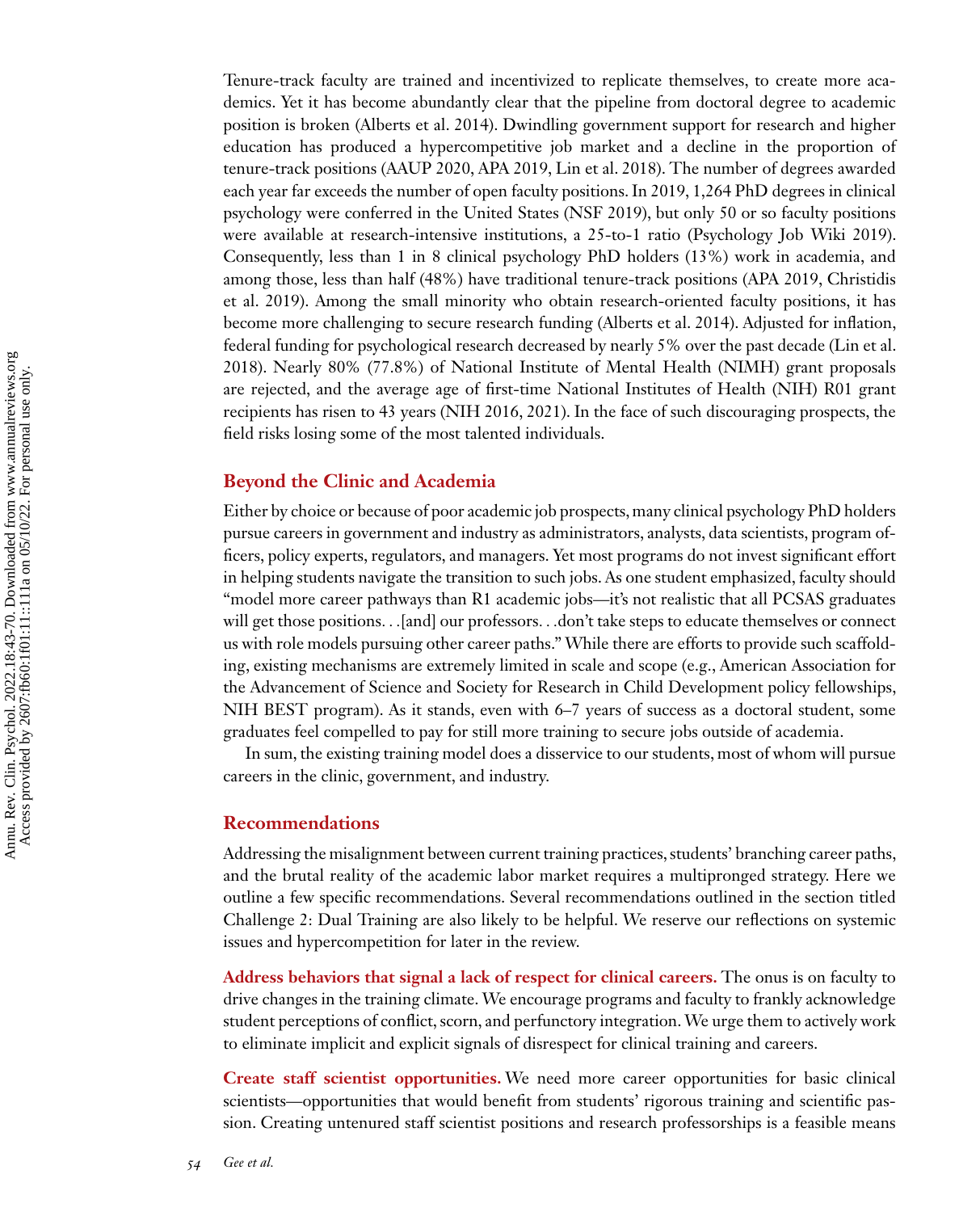[of doing so, with underappreciated benefits for productivity and institutional knowledge \(Alberts](#page-23-0) et al. 2014). We recommend that faculty increase the ratio of staff scientists to graduate and postdoctoral trainees, that programs cultivate inclusive environments and recognize the contributions of staff scientists, and that universities create appropriately attractive employment policies (e.g., opportunities for promotion).

Provide more vocational scaffolding. Programs should not radically revise their values or training to accommodate careers in government, public policy, and industry. Our job is to train scientifically sophisticated clinical psychologists, not administrators, data scientists, congressional staffers, or health care managers. Nevertheless, we urge departments, graduate schools, and universities to invest the effort and resources that will be required to nurture partnerships with nonacademic/nonclinical employers and build substantive bridges for graduates. In some cases, it will be useful for programs to create the kinds of alumni networks, panel discussions, and predoctoral internships that are the hallmark of vocationally oriented graduate programs (e.g., MBA) [\(Berenbaum et al. 2021\)](#page-23-0). With appropriate partnerships, internships can facilitate training in cutting-edge technical skills (e.g., summer internship at Google or the Substance Abuse and Mental Health Services Administration), enable access to unique data sets (e.g., electronic medical records), create new partnerships with traditionally understudied and underserved communities, and provide students with experience working as part of multidisciplinary teams. A relatively modest investment at the campus level, for instance, has the potential to provide a substantial return in well-being and occupational success for trainees in multiple disciplines. We encourage accreditors and professional organizations to intellectually foster and materially support the development of such scaffolding.

#### **CHALLENGE 4: STUDENT FINANCIAL STRAINS**

Today's students are more likely to carry substantial educational debt and experience financial strains than their predecessors (e.g., [Palitsky et al. 2022, Peterson Foundation 2021\)](#page-25-0). Among clinical psychology students, median educational debt is now \$80,000 [\(APPIC 2021\)](#page-23-0). Graduate student pay is typically low (average annual salary/stipend  $= $16,035$ /year), making it difficult [to cover basic expenses and achieve other age-appropriate financial milestones \(Sampson et al.](#page-26-0) 2018). In a 2019 *Nature* survey, two-thirds of graduate students (67%) agreed that financial worries were a top stressor [\(Nature Research 2019\)](#page-25-0). Other evidence points to financial strain as a [key determinant of psychiatric distress and a barrier to health care utilization \(El-Ghoroury et al.](#page-24-0) 2012, [Sverdlik et al. 2018\)](#page-26-0).

#### **Recommendation: Increase Student Compensation**

We urge programs and other stakeholders to create need-based mechanisms to help defray the cost of internship applications and relocation, other out-of-pocket professional expenses, and financial emergencies. We are encouraged by the recent expansion of the NIH Loan Repayment Programs and urge professional organizations, societies, and accreditors to advocate for more sustainable compensation packages, either in the form of increased salary or greater support for living expenses (e.g., housing subsidies). At minimum, we call on universities to provide compensation packages tied to the level of federal training awards (e.g., NIH F31: \$25,863). Ideally, assistantships and fellowships would be tied to the local cost of living, which often varies tremendously across institutions (e.g., Boston versus Bloomington; [PayScale 2021\)](#page-25-0). The bottom line is that it will be impossible to attract and retain the most talented students and to address urgent challenges to student [mental health, well-being, and diversity without increasing student compensation \(El-Ghoroury](#page-24-0) et al. 2012, [Sverdlik et al. 2018, Tilghman et al. 2021\)](#page-26-0). While we recognize that increasing student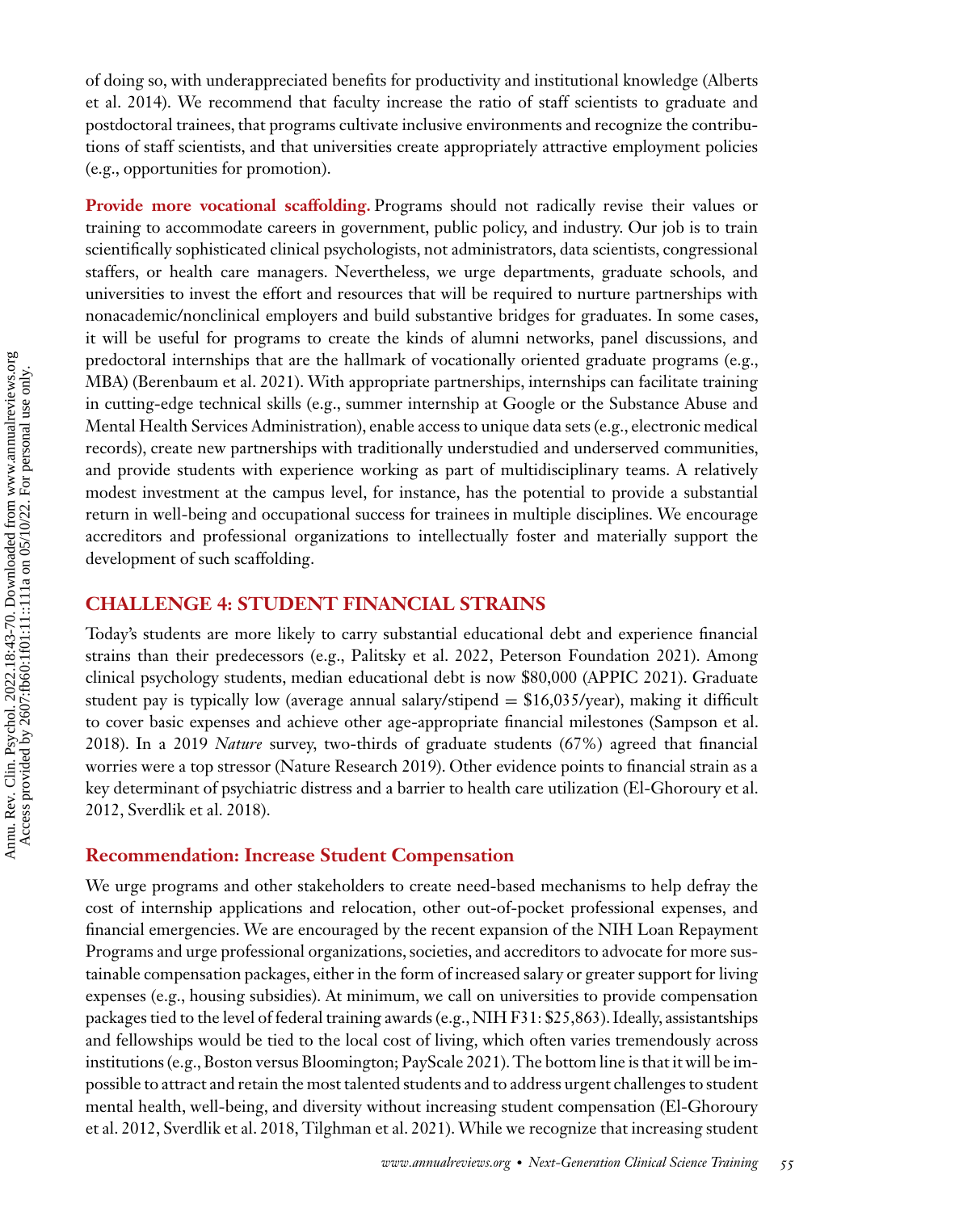compensation creates a host of challenges for research and instruction (e.g., fewer teaching assistants), it is an ethical means of rightsizing the field and creating a more sustainable and equitable training pipeline [\(Alberts et al. 2014\)](#page-23-0). Given vested interests in keeping student compensation low, addressing this challenge may require students to employ collective bargaining tactics.

#### **CHALLENGE 5: SYSTEMIC INEQUITIES AND INADEQUATE TRAINING**

Reducing the immense burden of mental disorders requires that trainees are equipped with both the research and clinical skills to target health disparities and provide culturally responsive care. Systemic inequities in academia—including clinical psychological science—have an adverse impact on trainees who identify as Black, Indigenous, or People of Color (BIPOC), on those who identify as lesbian, gay, bisexual, transgender, or queer (LGBTQ+), on women, and on individuals with disabilities, and such inequities disproportionally affect those who hold multiple oppressed identities [\(Freeman 2018, Gruber et al. 2021,](#page-24-0) [Ledgerwood et al. 2022\)](#page-25-0). Trainees from marginalized backgrounds face unique barriers at every career stage [\(Galán et al. 2021\)](#page-24-0) and experience elevated mental health difficulties (e.g., [Lipson et al. 2018\)](#page-25-0). Ultimately, systemic barriers contribute to limited representation in the broader field in both research and clinical care. BIPOC researchers are underrepresented in psychological science [\(Roberts et al. 2020\)](#page-26-0), and there is a dearth of BIPOC clinicians: 40% of the US population, but only 17% of the psychology workforce, identified as BIPOC in 2019 [\(APA 2020\)](#page-23-0). Clinical science and public health both suffer when the clinical workforce does not reflect the diversity of the broader population and fails to include the most talented clinical scientists.

In addition to the systematic exclusion of trainees from marginalized backgrounds in clinical science, current training in the provision of culturally responsive clinical care and research practices is inadequate. Despite the profound impact of discrimination and racism on mental health [\(Pascoe & Smart Richman 2009,](#page-25-0) [Williams & Mohammed 2009\)](#page-27-0), few programs have allocated sufficient attention to training in assessing and treating the consequences of structural stigma and racial trauma [\(Galán et al. 2021;](#page-24-0) [Williams et al. 2018a,b\)](#page-27-0). While there is growing recognition [of inequities in mental health and access to care \(](#page-25-0)[AHRQ 2019](#page-23-0)[, Finkelhor et al. 2021, Marrast](#page-25-0) et al. 2016), additional research on disparities, barriers to service use, and potential variation in clinical presentations and treatment efficacy is essential to optimally train the next generation of clinical scientists. As one example, though many programs emphasize training in evidence-based [assessment and treatment, BIPOC individuals are underrepresented in treatment research \(Polo](#page-26-0) et al. 2019). As a consequence, current approaches are, in fact, often evidence-based only for White clients [\(Galán et al. 2021\)](#page-24-0). Simply put, doing the best clinical science possible requires us to undertake a radical reexamination of what we know, how we develop knowledge, and how we disseminate it.

#### **Recommendation: Diversify the Workforce and Target Mental Health Inequities**

Existing accreditation policies mandate training in diversity and multiculturalism. Yet it is clear that we must do more. While the scope of the present review precludes detailed recommendations, several recent reports provide comprehensive guides to promoting diversity and inclusion and implementing antiracist practices in the context of clinical psychology training and service provision [\(Cénat 2020,](#page-23-0) [Galán et al. 2021, Jordan et al. 2021,](#page-24-0) [Mote & Fulford 2021\)](#page-25-0). Here, we briefly highlight some of the most important elements.

**Increase support for trainees from underrepresented backgrounds.** To diversify the workforce in clinical science and create an environment in which marginalized individuals can thrive, we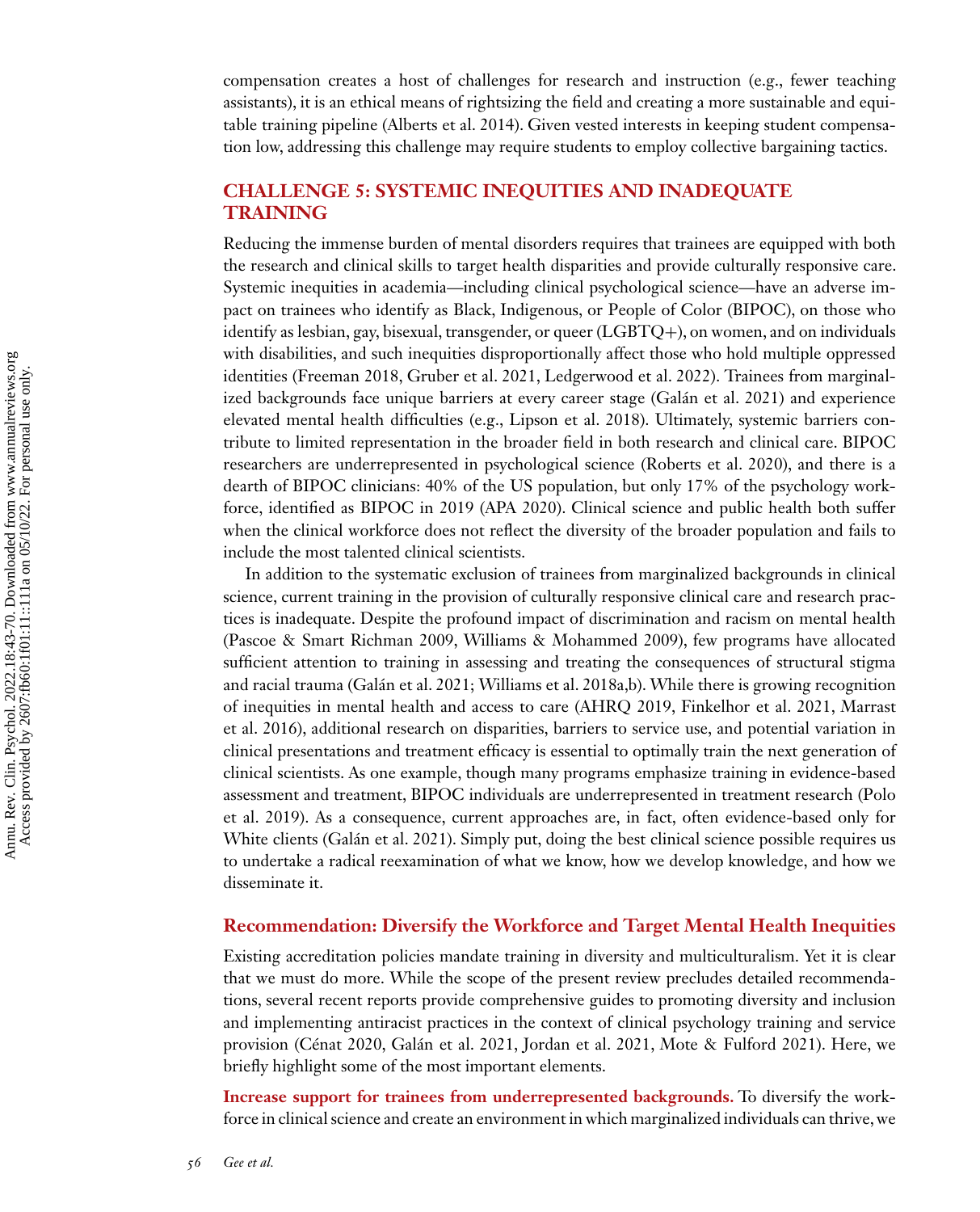need to reimagine the systems that govern recruitment, inclusion, retention, and success (De Los [Reyes & Uddin 2021, Galán et al. 2021, Tilghman et al. 2021\). Evaluation criteria must change to](#page-24-0) reduce the bias inherent in current admission practices [\(De Los Reyes & Uddin 2021,](#page-24-0) Dougherty [et al. 2019\). As one example, many doctoral programs no longer require the Graduate Record Ex](#page-24-0)amination (GRE) for admissions [\(Sealy et al. 2019\)](#page-26-0). Grassroots efforts aimed at demystifying the graduate application process (e.g., Project SHORT, Application Statement Feedback Program, and informational events) and subverting the "hidden curriculum" have the potential to increase applicant diversity. But admissions is only the first step. Once admitted, programs and universities must do more to cultivate environments that support trainees from diverse backgrounds and promote inclusion and belonging [\(Galán et al. 2021,](#page-24-0) [Singleton et al. 2021\)](#page-26-0). Targeted fellowships and training awards would also have a meaningful impact ( [Jones-London 2020\)](#page-24-0).

**Enhance training in culturally responsive care and responsible research practices.** Curricular reforms will be critical in areas such as clinical training and research methods. Clinical training must prepare students to practice cultural humility and to identify and treat the consequences [of systemic racism and structural stigma \(Galán et al. 2021; Hatzenbuehler 2016; Williams et al.](#page-27-0) 2018a[,b\)](#page-27-0). Education and training in research methods must prepare students to conduct research that is socially just [\(Galán et al. 2021\)](#page-24-0). Students must learn to decenter Whiteness (i.e., recognizing and changing Whiteness as the default in research) and to appropriately conceptualize and contextualize variables related to race and racism [\(Shim 2021, Simmons et al. 2021\)](#page-26-0). For example, it is crucial that all trainees, and especially trainees pursuing biomedical research questions and methods, understand that race is not a biological variable but rather a proxy for the biopsychosocial impacts of systemic racism.

**Increase institutional investment.** We urge funders and other institutional partners to invest in workforce diversity and to support the kinds of training that equips clinical scientists to tackle mental health inequities.We are encouraged by funders' recent commitments to address structural racism and call on them to prioritize research on mental health disparities [\(Galán et al. 2021,](#page-24-0) Taffe [& Gilpin 2021\). Departments and universities should engage funding agencies on these issues,](#page-26-0) provide local support and incentives for training in socially just research and culturally responsive service provision, and educate faculty on best practices for mentoring students from marginalized backgrounds [\(Galán et al. 2021\)](#page-24-0). Professional organizations and institutional partners also have an important role to play in translating new knowledge on variation in clinical presentation, diagnosis, and treatment efficacy back into the clinical science training curriculum and disseminating refined training materials.

#### **CHALLENGE 6: STUDENT HEALTH AND WELL-BEING**

Routinely, students in the "clinical training years"*...*of our program have mental health breakdowns, divorces, and academic difficulties due to the stress of trying to balance everything. Something needs to change if we are going to build a healthy and sustainable workforce.

—Survey respondent

Graduate students are at increased risk for developing internalizing disorders (CGS & Jed [Foundation 2021, Hazell et al. 2020, Satinsky et al. 2021\). In a recent national survey of clinical](#page-23-0) and counseling students, nearly half (49%) reported significant anxiety, and more than one-third (39%) reported significant depression [\(Rummell 2015\)](#page-26-0). In our survey, over half of students said they feel overwhelmed (61%) and exhausted/burned out (53.8%)—significantly higher rates than faculty (26.8% and 15.5%;  $d = 0.65 - 0.75$ ). Against this backdrop, it is concerning that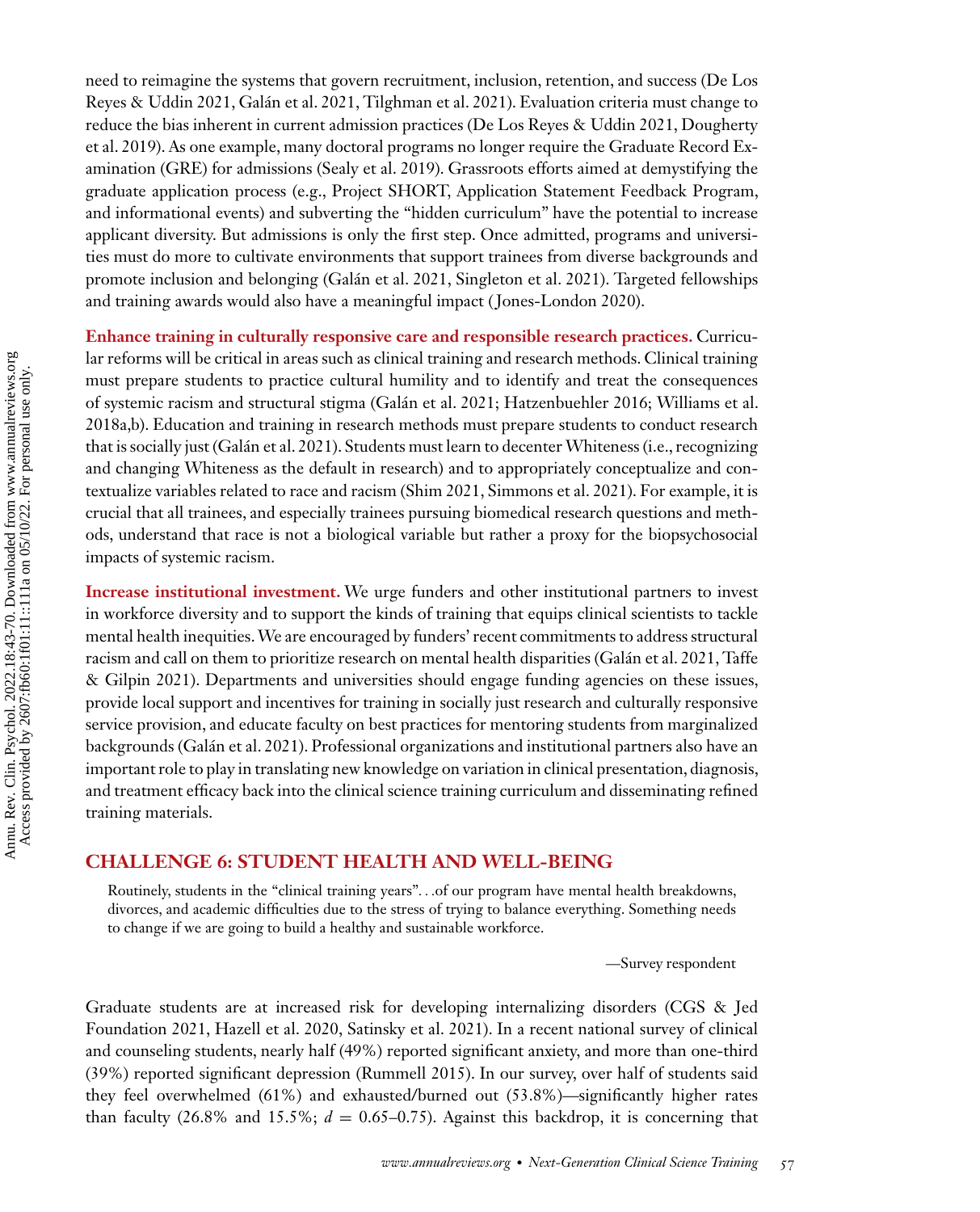over one-third (35.7%) of students said they rarely have enough time for self-care, family, and other nonwork activities—more than double the faculty rate  $(16.7\%; d = 0.49)$ . Among those who do manage to find time for self-care, conflict, shame, and guilt are common. As one student emphasized, "although I do engage in self-care, I often feel like I am doing something wrong, not working hard enough, or doing things contrary to what my program would dictate." In some cases, these problems are exacerbated by a culture that is dismissive of mental health concerns. As another student wrote, "the mental health of [students]*...*is often*...*waved off as a necessary evil of graduate school." In addition to the negative impact on learning and scientific discovery, these data [raise ethical concerns given students' integral role in service provision \(Campoli & Cummings](#page-23-0) 2019).

#### **Recommendation: Promote Student Health and Well-Being**

The current training climate is neither healthy nor sustainable. This crisis is not specific to clinical psychology. It cuts across disciplines and degrees; has attracted the attention of journalists, policy makers, and university leaders; and threatens to undermine our shared values and goals, both for students and for public health [\(CGS & Jed Foundation 2021,](#page-23-0) [Duffy et al. 2021, Evans et al. 2018,](#page-24-0) [Forrester 2021, Hazell et al. 2020,](#page-24-0) [NASEM 2021,](#page-25-0) [Rummell 2015,](#page-26-0) [Woolston 2019\)](#page-27-0).

While the roots of graduate student distress are complex, a landmark 2021 report from the Council of Graduate Schools (CGS) highlights the role of pervasive hypercompetition, [poor work–life balance, maladaptive relationships with supervisors, and financial strains \(CGS](#page-23-0) & Jed Foundation 2021). The CGS report emphasizes that these and other stressors are often exacerbated for students from underrepresented and nontraditional groups, including BIPOC, LGBTQ+, and international students. Although efforts to enhance other aspects of graduate training—like carving out more time, creating more flexibility, or increasing student compensation—are likely to have positive trickle-down effects for student mental health, they are not enough. We need targeted well-being interventions [\(CGS & Jed Foundation 2021\)](#page-23-0) with appropriate tailoring for clinical psychology students [\(Campoli & Cummings 2019\)](#page-23-0).

**Take institutional responsibility.** We urge universities, departments, and programs to take greater responsibility for graduate student mental health and well-being. Institutional responsibility involves two mutually reinforcing elements: plans and leadership. We recommend the development of strategic plans and the institutionalization of task forces or officials explicitly tasked with helping graduate students thrive. We urge departments and programs to develop formal mental health policies [\(Victor et al. 2021b\)](#page-27-0). Although committees and policies can be performative, with appropriate power and recognition, they can foster novel partnerships, increase the flow [of relevant resources, reduce stigma and other barriers to care, and raise awareness \(CGS & Jed](#page-23-0) Foundation 2021).

**Devise and implement evidence-based interventions.** We encourage the development and implementation of evidence-based interventions, including procedures for supporting students as they progress through stressful program transitions and milestones. Intervention needs to encompass both prevention and treatment and must be scaled to the needs of individual students, most of whom do not require intensive care [\(Victor et al. 2021a\)](#page-27-0). To ensure diversity, equity, and inclusion, institutional stakeholders must remain mindful of the distinct needs of students from underrepresented and nontraditional groups [\(Galán et al. 2021,](#page-24-0) [Satinsky et al. 2021\)](#page-26-0). Education, awareness, and engagement are all crucial elements of this multilayered strategy.

Student–mentor relations are a key determinant of graduate student well-being (Duffy et al. [2021, Evans et al. 2018, Sverdlik et al. 2018\). Yet some faculty lack the necessary interpersonal](#page-24-0)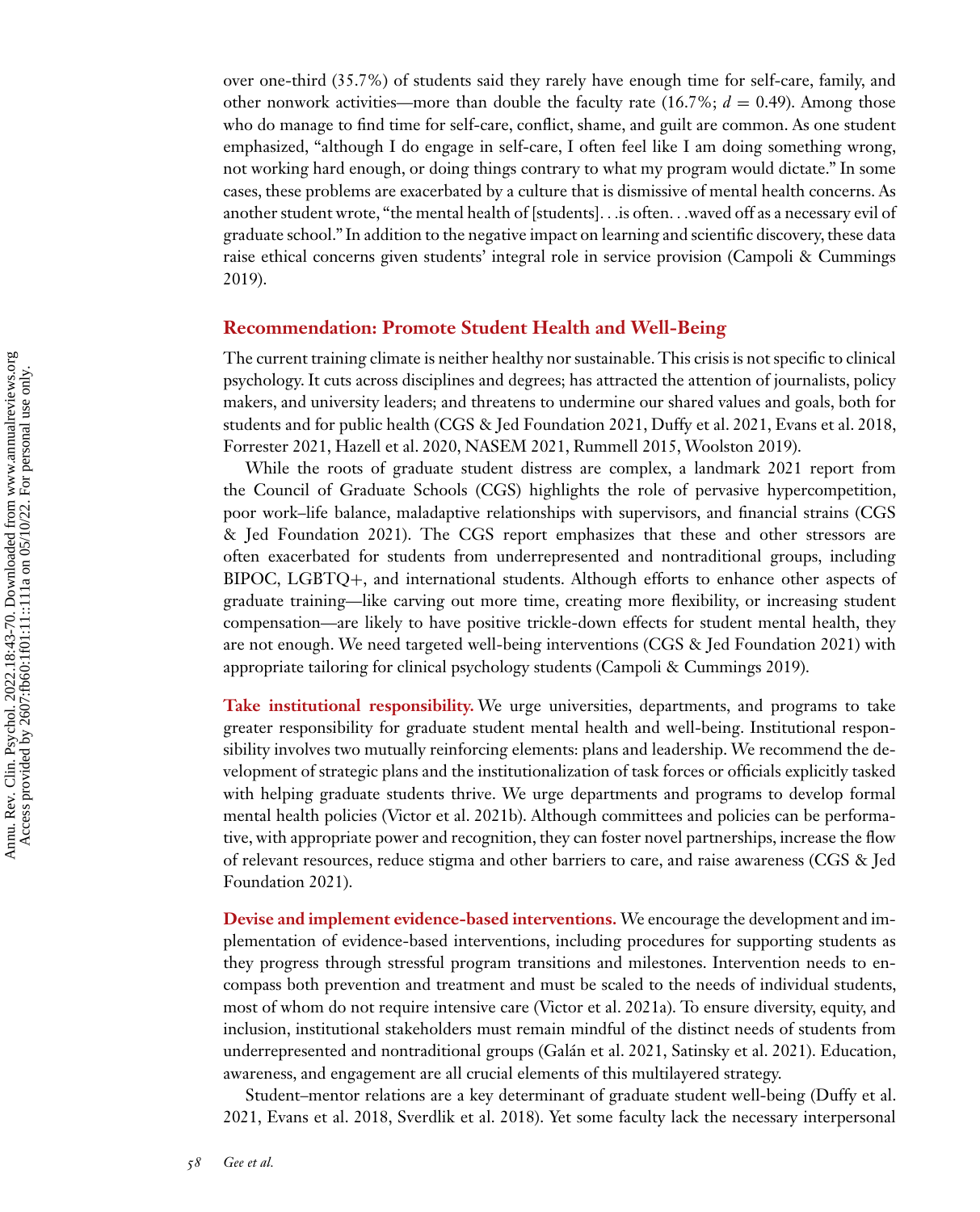skills. Providing faculty with mentorship training and incentivizing engagement would help address this concern. Of course, faculty training is necessary but not sufficient. While abuse is relatively rare, conflict and other negative experiences are not [\(Evans et al. 2018,](#page-24-0) [Woolston 2019\)](#page-27-0). We encourage universities and programs to train faculty to identify potentially problematic relationships early, devise and enforce policies for overcoming different kinds of friction, and provide structured assistance (e.g., faculty mediators).

Self-care is increasingly recognized as a core clinical competency and an important buffer against stress [\(Miller 2021\)](#page-25-0). To ensure a healthier culture in the future, we urge programs to incorporate structured training in self-care into their curricula. As [Campoli & Cummings \(2019,](#page-23-0) p. 13) note, "stress and burnout clearly put psychologists at risk of violating ethics principles*...*selfcare is not just an indulgence*...*but*...*essential [for] preserv[ing] the integrity of professional and ethical practice."

**Ensure access to care.** Clinical psychology students' professional and academic ties represent a critical barrier to care [\(Victor et al. 2021b\)](#page-27-0). It is imperative that programs provide students with confidential access to free or low-cost providers who are independent of the local training ecosystem.

#### **CHALLENGE 7: HEAVY STUDENT WORKLOAD**

Expectations for clinical students have become increasingly unrealistic. Typically, students are expected to complete their coursework, first-year project or master's thesis, qualifying examinations, dissertation, and externship in just 4–5 years.We expect them to master complex multidisciplinary techniques, cultivate outstanding clinical skills and cultural competency, comprehend hundreds of pages of assigned reading, mentor undergraduates, present their work at seminars and confer[ences, teach, and work on sponsored projects \(Fernandes](#page-25-0)[et](#page-25-0)[al.](#page-25-0)[2020,](#page-25-0)[Fried](#page-25-0)[2017, McMinn et al.](#page-25-0) 2009). And, more than ever, we expect them to produce. Fueled by hypercompetition for dwindling faculty jobs and research dollars, we expect them to produce more and more papers, grant [applications, and conference presentations \(Alberts et al. 2014, Barrett 2019, CACTUS Found.](#page-23-0) 2020, [Edwards & Roy 2017\)](#page-24-0).

In the face of these pressures, students are compelled to work long hours. Data from our survey revealed that over two-thirds (70.2%) of students work *>*50 h/wk, and over one-third (33.6%) work  $>60$  h ( $M = 55.5$  h). This is consistent with other evidence [\(Rummell 2015\)](#page-26-0), nearly 10% more than the average American graduate student  $(M = 51.3 \text{ h}; d = 0.34)$  [\(Nature Research 2019\)](#page-25-0), and equivalent to working an extra 4.7 months annually. Thus, it is hardly surprising that nearly half of students (45.5%) are unsatisfied by their work–life balance and that most feel overcommitted (62.6%) and find it difficult to relax (59.8%).

Aside from the damaging consequences for students' well-being and, potentially, the quality of their clinical service provision, this climate also poses a grave hazard to the quality and rigor of clinical science. As Harold Varmus—a Nobel laureate and former NIH director—and colleagues emphasized, "Hypercompetition*...*suppresses the creativity, cooperation, risk-taking, and original thinking required to make fundamental discoveries.*...* [These necessitate] time for thinking, reading, and talking with peers" [\(Alberts et al. 2014\)](#page-23-0). Crushing workloads also threaten workforce quality and diversity, either because talented individuals pursue a different career altogether or because they choose a nonacademic path after graduation [\(Alberts et al. 2014,](#page-23-0) [Fuhrmann et al. 2011\)](#page-24-0). As one student emphasized, "I am no longer willing to consider a*...*career in academia*...*due to the near-impossibility of having work/life balance." If clinical psychology is to realize its full potential, we need to address these problems.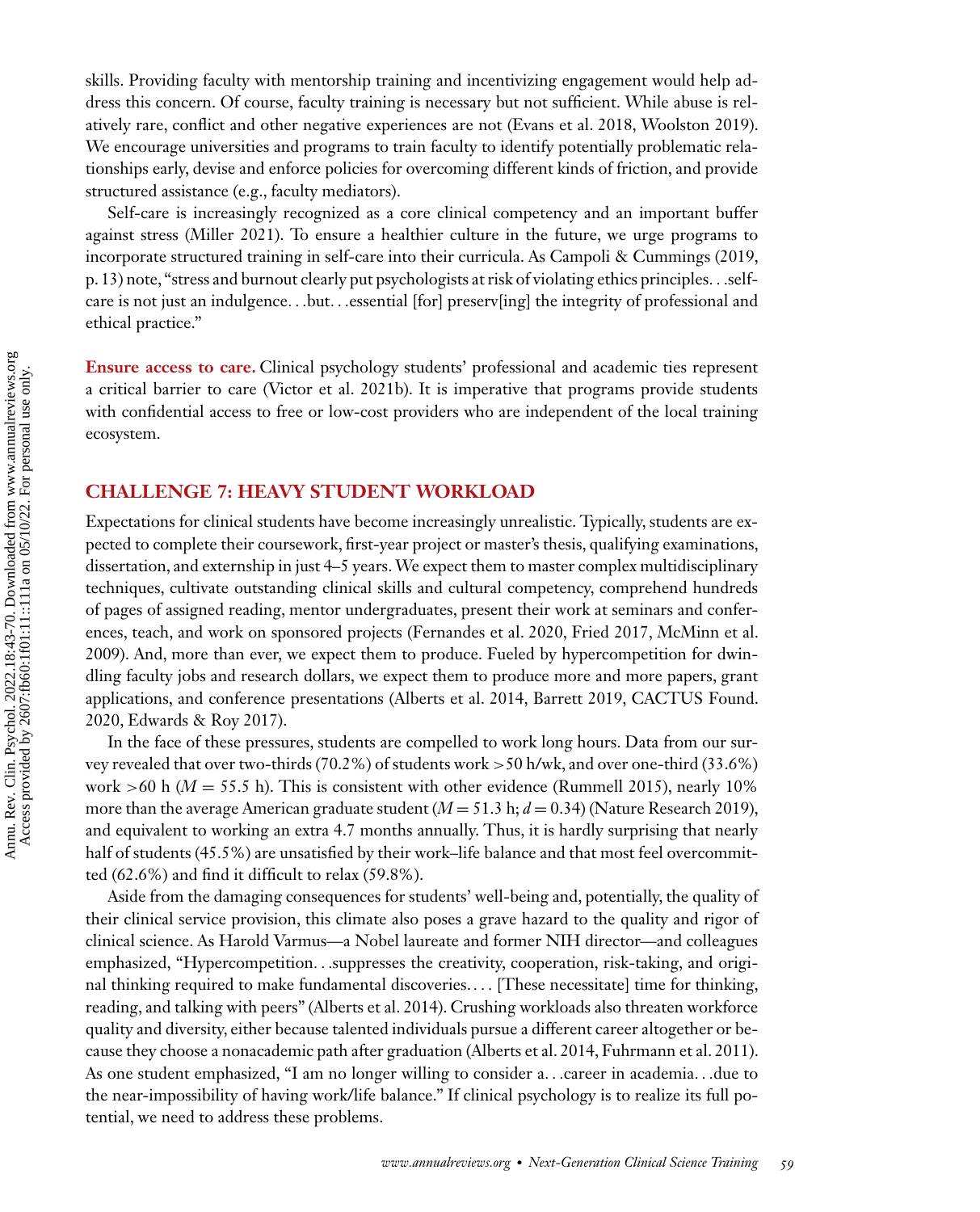#### **Boulder Revisions**

Despite significant efforts to reform clinical psychology training, concerns with student workload first identified in the late 1940s have yet to disappear; if anything, they have become much worse [\(APA 1950\)](#page-23-0). Implementing the recommendations outlined above would go a long way to creating a more rigorous, equitable, and humane training environment, but it would not be enough to solve the fundamental imbalance between ever-growing expectations for student competency and productivity and the 4–5 years traditionally allotted to the doctoral degree. This imbalance cuts across many of the challenges outlined above.

At minimum, programs and departments need to frankly acknowledge that clinical psychology students require 6–7 years to complete their degree and provide them with a concomitant duration of guaranteed support [\(CoA 2021b\)](#page-23-0). Of course, even bolder revisions may be necessary.

#### **Three Ways Forward**

At present, the best way to address the expectations-versus-time imbalance is unclear. Different solutions have different trade-offs and require different levels of institutional change and coordination (e.g., internship and state licensure). Here, we briefly outline three potential revisions. In all likelihood, an optimal solution would encompass elements of each [\(Strauman 2021\)](#page-26-0).

**Biphasic framework.** [Berenbaum and colleagues \(2021\)](#page-23-0) recently proposed a biphasic training framework and launched a website to promote discussion and refinement of their proposal and, ultimately, grassroots advocacy for change (**<https://www.caaps.co/caapsdiscussion>**). Here the doctoral degree is split into two consecutive phases, each 2–3 years long. In phase 1, students would cultivate foundational competency in basic and practical aspects of clinical psychology. The amount of time devoted to practical training in assessment and intervention would be reduced to *<*100 h and focused on common mental disorders. Successful completion would provide a master's degree and path to licensure. In phase 2, students would cultivate advanced expertise in the subset of topics most relevant to their scientific interests and career aspirations, similar to the IDP approach outlined above. This could include training in service provision, public policy, or basic science. The internship year would be shifted to the postdoctoral period, akin to residency.

The biphasic framework has several potential benefits, including greater efficiency, reduced workload for some students, increased flexibility, and comparatively modest structural changes. But, as others have noted, it also comes with some uncertainties and potential limitations (see Palitsky et al. 2022 and **<https://www.caaps.co/caapsdiscussion>**).

First, it is not clear that allowing students to self-select into "light" and "heavy" clinical tracks would address student perceptions of conflict or guarantee adequate integration of clinical science and practice; indeed, it might exacerbate existing polarization.

Second, the steep reduction of practical training raises some important concerns. On the one hand, we agree with the spirit of this proposed revision. Restricting practicum hours has the potential to substantially reduce student workload. Driven by fierce competition for clinical internships and the adverse financial and professional consequences of not securing an internship ("matching"), many students accrue what could be perceived as an excessive number of hours (e.g., in comparison to master's or medical students). We also agree with the underlying argument that there is compelling evidence that extensive training and specialized credentials are not necessary to perform rudimentary assessments (e.g., using psychometric screeners) and effectively deliver simplified psychosocial protocols (e.g., behavioral activation) targeting a single sign (e.g., tobacco use), symptom (e.g., anhedonia), or syndrome of mild-to-moderate severity in patients with uncomplicated presentations [\(Baker et al. 2008, Berenbaum et al. 2021,](#page-23-0) [Levenson 2017,McFall 2006,](#page-25-0)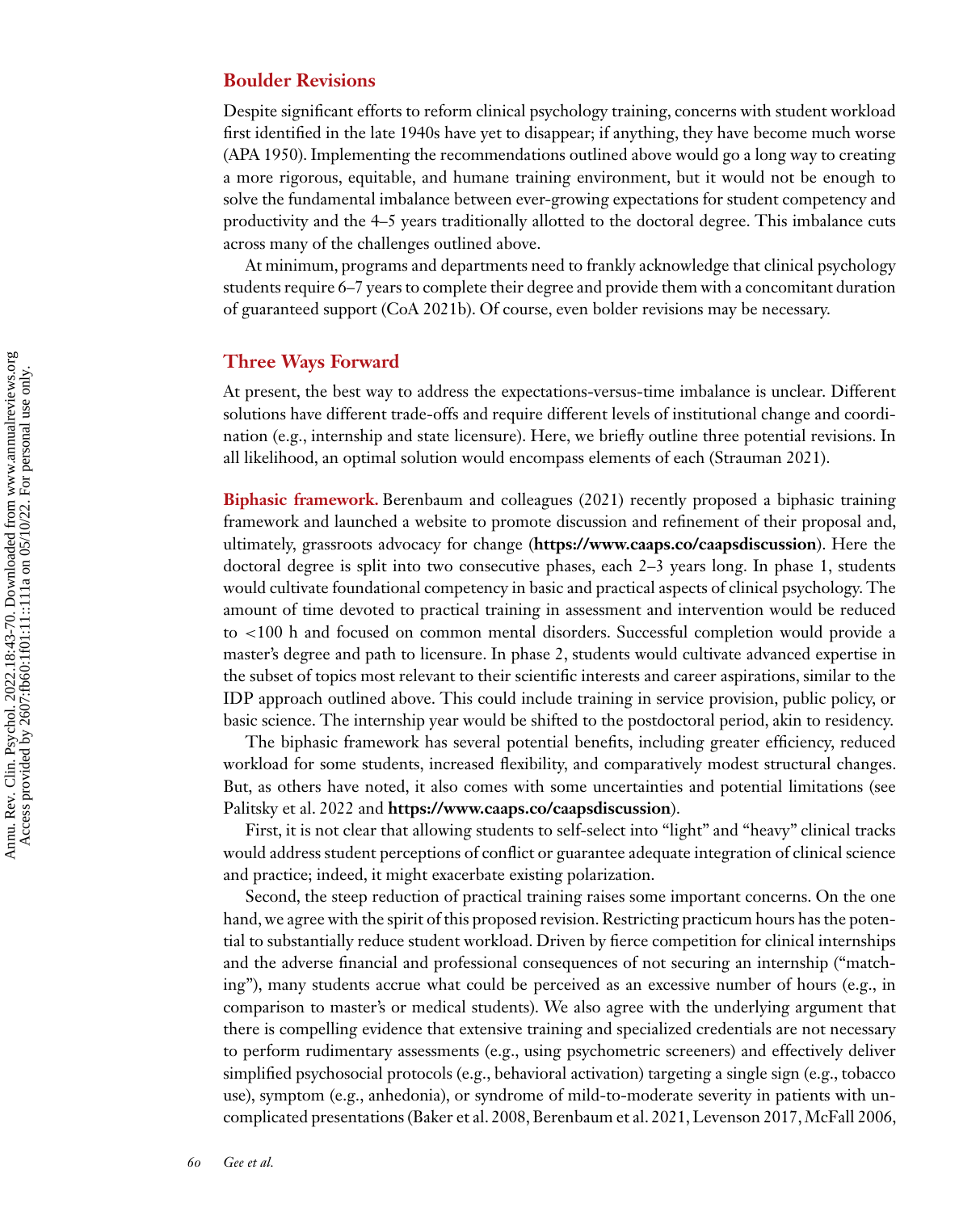[Singla et al. 2017\)](#page-26-0). On the other hand, it is not clear that the proposed approach (*<*100 predoctoral practicum hours) is sufficient to prepare future generations of clinical psychologists to take the lead in the clinic—as providers, trainers, supervisors, and managers—or in sponsored research. The existing literature precludes firm conclusions. For example, it is not known whether providers with [different training credentials \(e.g., MSW, PhD, MD\) differ in their general effectiveness \(Stein](#page-26-0) & Lambert 1995), although the absence of rigorous evidence is often treated as the absence of effect. Likewise, the degree to which less intensively trained providers require specialized supervision and consultation to be safe and effective in general practice is unknown [\(Singla et al. 2017\)](#page-26-0). Given these considerations, we call on accreditors and other national stakeholders (e.g., APCS, CUDCP) to actively foster the rational development of evidence-based caps on practicum hours and coordinate the collective action that will be necessary to uniformly enforce caps.

Third, the proposed licensure-eligible master of clinical psychology degree would further divide an already fractionated mental health care landscape and undermine efforts to create a positive association—in the minds of consumers and managed care organizations—between doctoral degrees from PCSAS programs, on the one hand, and the highest standards of evidence-based clinical care, on the other [\(Baker et al. 2008,](#page-23-0) [Levenson 2017, PCSAS 2021\)](#page-25-0).

Finally, the biphasic framework will increase efficiency only if a sizable number of students forgo substantive practical training in phase 2. To the extent that most students see intrinsic value in the scientist–practitioner model (as our survey results suggest), are fearful of not securing an internship, or simply want to maintain a viable path to a health care job in the face of a dispiriting academic job market, it seems implausible that very many will choose to forgo practical training without additional incentives or structural reforms. To the extent that this intuition is true, it undermines one of the main attractions of the biphasic framework.

**MD–PhD framework.** An alternative solution is to adopt features of the MD–PhD framework [\(Brass & Akabas 2019\)](#page-23-0). MD–PhD programs are split into three phases. In phase 1, students complete basic science coursework (2 years). In phase 2, they complete their PhD (∼4 years). In phase 3, students perform clinical rotations and apply to residency programs (2 years). Traditionally, the focus of each training phase was strictly segregated. Phase 1, for instance, was focused exclusively on coursework-based instruction with no effort devoted to either research or clinical training. Contemporary training models strive for somewhat greater integration and include elements like research-centered journal clubs and summer laboratory rotations in phase 1 and limited clinical practica (∼120 h) in phase 2 (e.g., [Univ. Wisc.–Madison School Med. Public Health 2021\)](#page-26-0). The MD–PhD framework has a number of strengths, including reduced conflict and code switching between basic and applied training, a heavy but more carefully managed workload, greater integration of science and practice, strong preparation for multiple careers, and decades of evidence documenting increased research success relative to MD-only graduates. The major limitation of this approach is the lengthy time to degree, which would also exacerbate student financial strains.

**Back to the future: the transdisciplinary scientist framework.** A third solution, which is more cultural than structural, involves changing our expectations about the degree and breadth of competency that doctoral students can realistically achieve in a reasonable time frame. As noted above (see the section titled Challenge 1: An Increasingly Technical and Multidisciplinary Field), clinical psychology research increasingly relies on approaches that are complex, technical, and multidisciplinary, from neuroimaging and molecular genetics to machine learning and digital phenotyping. In our experience, there is a temptation to expect clinical psychology students to both master core facets of clinical psychology and achieve outstanding technical competence in one or multiple methods. This expectation can be unrealistic and create disappointment when, as often happens,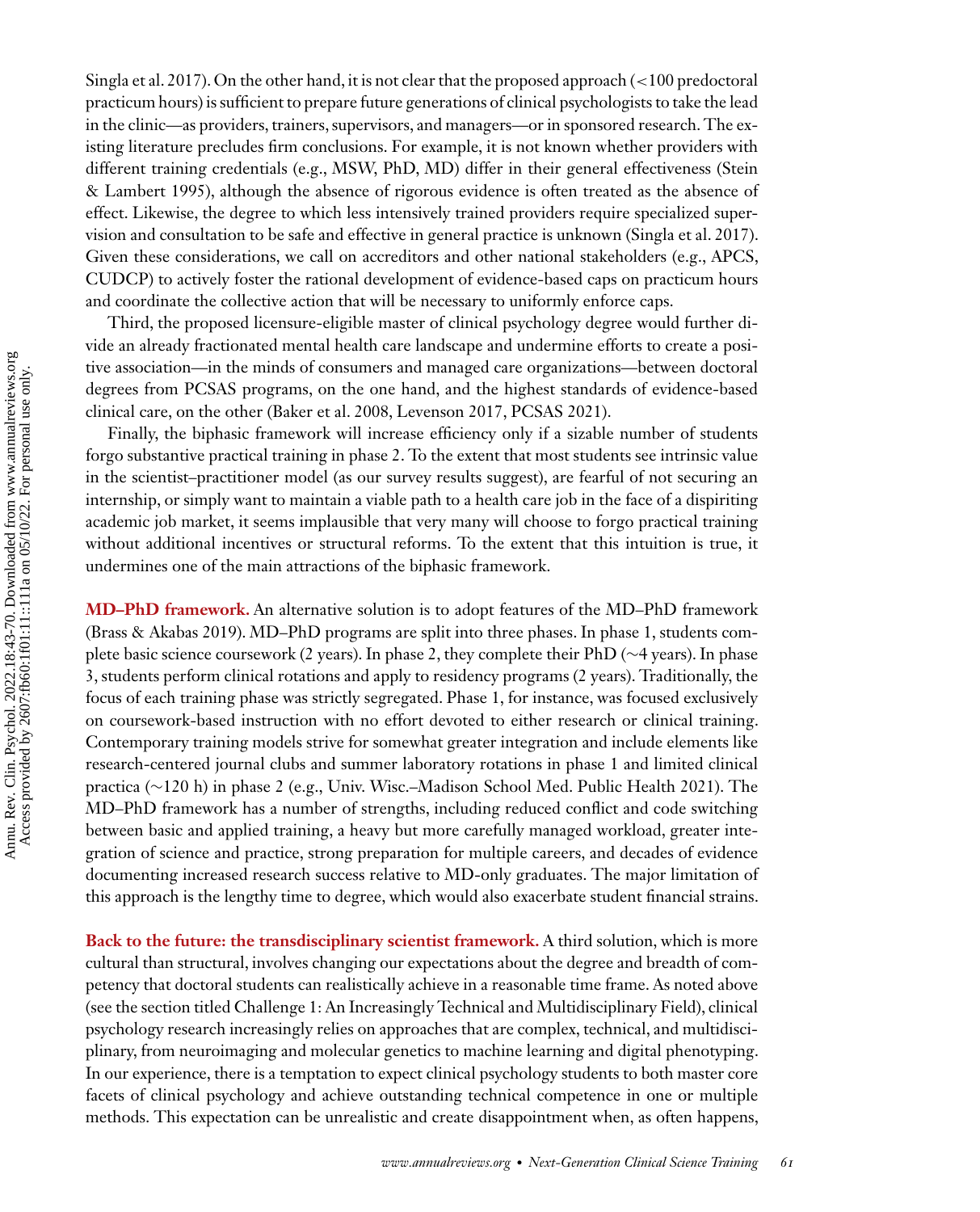students are unable to reach the level of expertise achieved by peers in other degree programs (e.g., neuroscience), who are not saddled with the double burden of basic and applied training. Our survey data suggest that this expectation may fuel perceptions of conflict between basic and applied training, contribute to unmanageable workloads, and undermine students' well-being.

Seventy-five years ago, the Shakow report offered a solution to this problem, admonishing clinical psychologists to "work closely and in cooperative fashion with those whose methods may be different but whose goals are quite similar. In these settings [s/he] learns to*...*value the 'team' approach to*...*problems*...*which, because of their difficulty and complexity, require a concentrated group attack" [\(APA 1947,](#page-23-0) p. 545). [McFall and colleagues \(2015,](#page-25-0) p. 5) recently made a similar recommendation, urging students and faculty to "leave their silos, drain their moats, and build bridges" and arguing that "because no individual psychologist can become an expert in all fields, collaboration across traditional disciplinary boundaries is essential." In short, students should not be expected to develop deep expertise in multiple fields during the doctoral training phase. Instead, they should cultivate strong transdisciplinary science skills, as detailed below.

[Clinical psychology is often cast as a transdisciplinary science \(Baker et al. 2008, McFall et al.](#page-25-0) 2015). Indeed, most of the authors of this review have played precisely this kind of hub role on team science projects. Successful transdisciplinary scientists are not masters of every project-relevant domain and technique. They are innovative team leaders with two key skills [\(Gilliland et al. 2019\)](#page-24-0). First, armed with sufficiently broad foundational knowledge, they are able to fluently communicate and productively work with experts from other disciplines. Second, they are subject matter experts with deep expertise in their primary discipline. To achieve this scientific skill set, it is essential that all clinical psychology students cultivate deep expertise in the nature, nurture, and biological bases of psychopathology; rigorous grounding in core aspects of contemporary psychometrics, statistics, and research design; and practical expertise in clinical assessment and diagnosis. This is crucial if they are to successfully perform the role of clinical psychologist on sponsored projects and other kinds of team science. In addition, students must develop foundational-level expertise in the concepts, language, and techniques of the relevant other discipline(s) and have the opportunity to practice working with expert teammates from that discipline(s). The development of more advanced technical skills would be shifted to the postdoctoral phase, as is typical of physician– scientists. Naturally, for this approach to succeed, faculty will need to communicate clearly and transparently with applicants and students about training goals.

The transdisciplinary framework has several strengths, not the least of which is that it does not require major institutional reforms. It promises to strengthen the features that make clinical psychologists desirable science teammates while maintaining a shorter time to degree than the MD– PhD approach. Whether a change in culture—alone or in combination with other revisions—is enough to address the expectation–time imbalance is unknown.

#### **Next Steps**

We encourage programs to creatively experiment and empirically examine the consequences of revising local training models. For some clinical science programs, it will make sense to drop APA accreditation. Doing so may not in itself solve all problems, but it would create new opportunities for reenvisioning clinical psychology training to address unsustainable student workloads and other urgent challenges. In this sense, dropping APA accreditation is not an end but a new beginning, with PCSAS accreditation serving as a catalyst for structural and cultural revisions. In considering bold reforms or even minor modifications, careful attention must be paid to our field's core values and the potential for adverse off-target effects (e.g., increased time to first full-time position).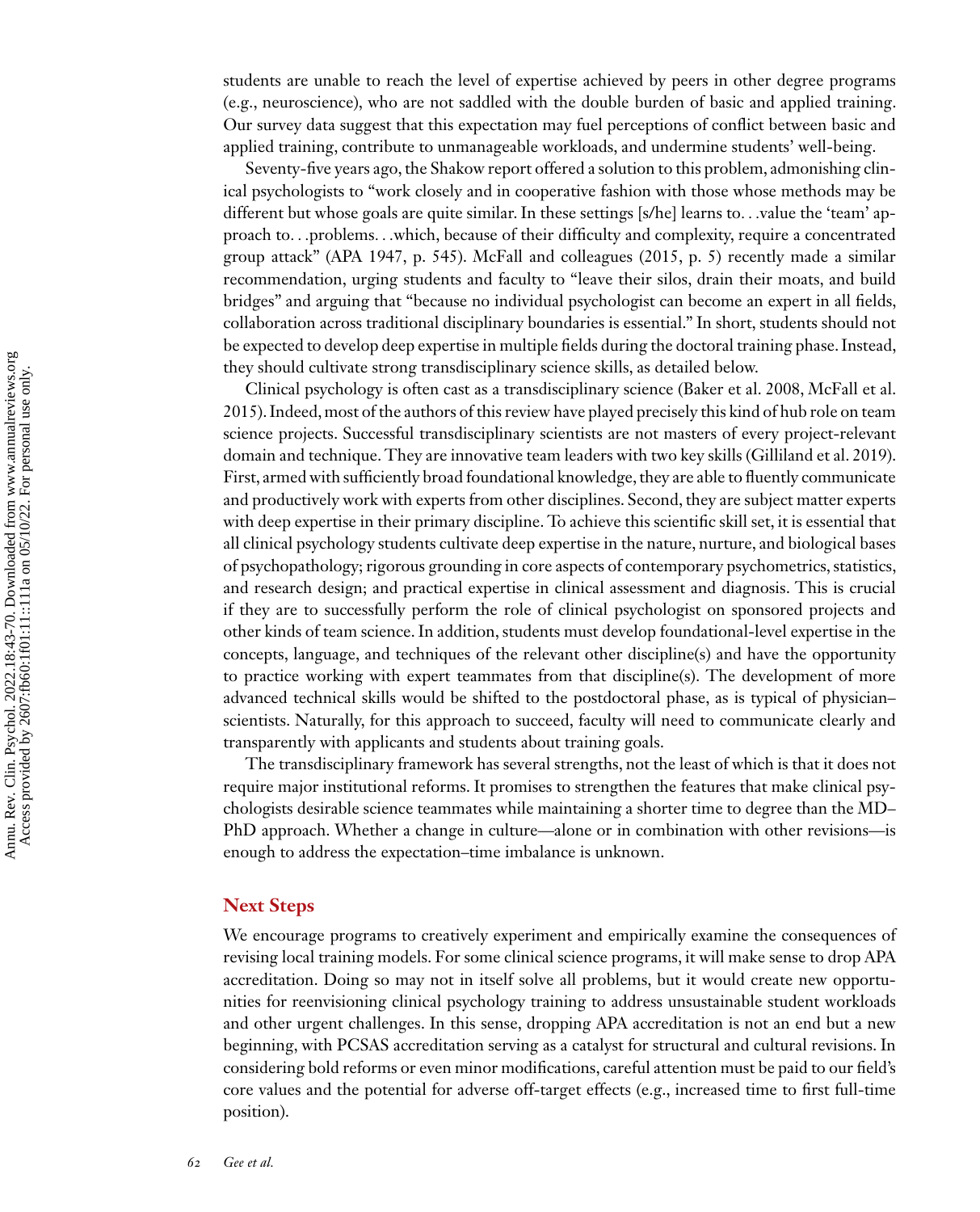#### **CHALLENGE 8: INSUFFICIENT DATA FOR RECURSIVE REFINEMENT**

Contemporary clinical psychology training is "based on a patchwork of accumulated wisdom, historical practices, observation of past successes and failures, and feedback from past trainees. It is particularly seductive*...*to enumerate the students*...*who have gone on to do great things*...*and to conclude that we must be doing something (probably a lot of things) right. However, we all know that good intentions, anecdotal outcomes, and personal endorsements are a weak basis for making important decisions.

—Robert [Levenson \(2017,](#page-25-0) p. 18)

Available data streams are not sufficient for recursive refinement of training practices. Existing national surveys provide detailed assessments of the graduate school experience, but it can be challenging or impossible to obtain local, program-level data [\(ACHA 2021,](#page-22-0) [CSHE 2021,](#page-24-0) gradSERU [2021\). The Association of Psychology Postdoctoral and Internship Centers \(APPIC\) and APA fi](#page-24-0)nancial and occupational surveys are aggregated across degrees, and neither is readily available at the program level. Data collected by accreditors lack detailed assessments of workload, climate, mental health, financial strain, discrimination, and other key challenges. None of these surveys collects data from faculty or supervisors. Indeed, it was this gap that led us to conduct our own survey. While useful, there are crucial limitations to such grassroots efforts (e.g., selection biases). In short, none of the existing data collection efforts is sufficient to allow recursive refinement of training practices at either the national or local level.

#### **Recommendation: Develop New Data Streams**

To fully understand the challenges facing today's trainers and trainees and to determine whether revised training practices are having the desired effects, we need new data streams, which ultimately can be used to develop evidence-based standards for training [\(Levenson 2017\)](#page-25-0). At the local level, we recommend that programs collect anonymous annual surveys of faculty and students. Items can be adapted from existing surveys (e.g., gradSERU), and new items can be devised based on the challenges and interventions of greatest local interest. Longitudinal data collection will be particularly important for understanding the consequences of local innovations. To enhance efficiency and rigor, survey design should be coordinated across institutions via APCS or CUDCP work groups. In some cases, it may be possible to organize randomized trials of particular training or climate interventions. At the national level, we recommend that accreditors harmonize and institutionalize these efforts, for instance, by expanding the scope of accreditation-related data collection. This would also create an institutional incentive to invest in healthier and more sustainable environments for students and faculty alike.We also recommend that programs transparently advertise 5- and 10-year postgraduation career outcomes. This would enable applicants to make informed decisions and, we hope, promote more realistic and respectful conversations about jobs outside of academia. We urge professional groups to advocate for these changes, accreditors to nurture them, and funders to provide the modest level of necessary support. For maximal transparency and return on investment, deidentified national data should be made publicly available to allow for data mining.

#### **CHALLENGE 9: SYSTEMIC HEADWINDS**

I vividly remember*...*seeing Charlie Chaplin's film "Modern Times."*...* [In the film] machine-like workers are forced to work more and more quickly to the point of absurdity. Little did I know then that I would find myself in a strangely similar position in academia. Over the past 50 years, I have experienced increasing pressure to "speed up."

—Uta [Frith \(2020,](#page-24-0) p. 1)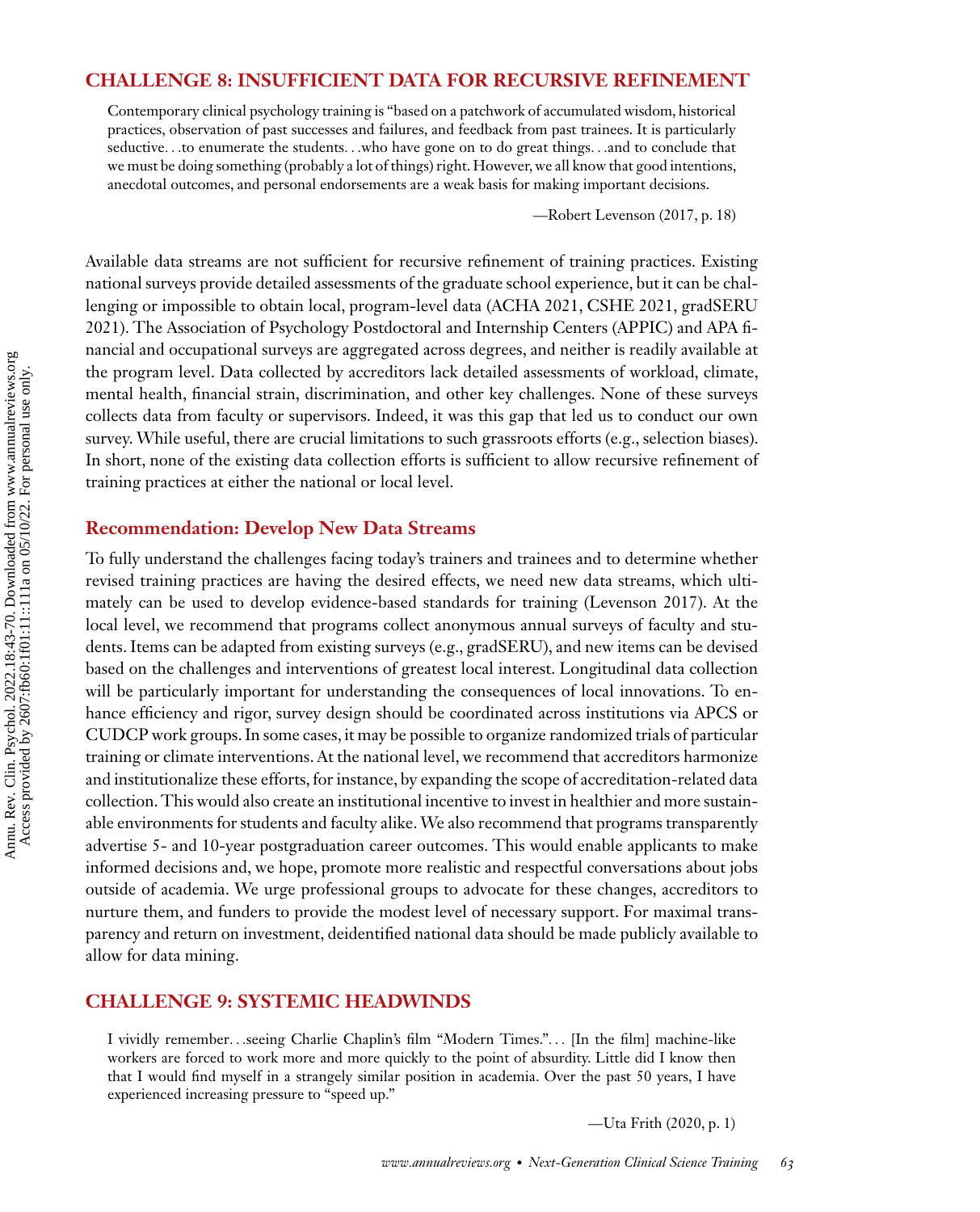Substantial work will be necessary to overcome the challenges facing clinical psychology, and much of the burden will (and should!) fall on the shoulders of faculty. Faculty's most precious commodities are time and mental energy. Yet they are buffeted by the same systemic headwinds that students face. Decades-long declines in government support for higher education and psychopathology research fuel a hypercompetitive culture and faculty burnout [\(Alberts et al. 2014,](#page-23-0) [Barrett 2019, CACTUS Found. 2020,](#page-23-0) [Edwards & Roy 2017, Frith 2020\)](#page-24-0). Stretched to the limit by their existing research, instructional, service, clinical, and administrative responsibilities, many faculty lack the surplus bandwidth that will be required to reimagine and rebuild clinical psychology training. Data from our survey revealed that over two-thirds of faculty (63.1%) work *>*50 h/wk, and close to one in five (19.6%) work *>*60 h (*M* = 53.6 h). On average, faculty already provide 4.1 months of "overload" effort. Not surprisingly, most feel overcommitted (63.1%), and over one-third (33.9%) say they do not have enough time for existing professional responsibilities. One-quarter (26.8%) feel overwhelmed, and 16.7% say they rarely have time for self-care, family, and other personal endeavors. These challenges are exacerbated for female faculty, who report greater burnout, are less satisfied with their work–life balance, and have less time for self-care and family responsibilities than their male colleagues  $(d = 0.32-0.48)$ . Of course, these unfortunate consequences of long-term economic forces are not unique to clinical psychology; a similar pat[tern is evident across higher education \(Azubuike et al. 2019, CACTUS Found. 2020, Jaremka](#page-24-0) et al. 2020, [Urbina-Garcia 2020\)](#page-27-0).

#### **Recommendation: Work Together**

To ensure feasibility, a team science approach will be necessary to solve the challenges confronting today's clinical psychology trainers and trainees. Work groups, task forces, and other kinds of creative grassroots approaches that cut across programs provide an immediate means of forging the necessary collaborations. We urge accreditors, professional organizations (e.g., APCS, CUDCP), and other institutional partners to encourage and support their development. No single agent or intervention will be sufficient to cure the system, but by working together we can mitigate some of the most urgent challenges.

#### **CONCLUDING THOUGHTS**

We cannot perpetuate the status quo in clinical training simply because it is familiar and comfortable.*...* If evolving circumstances render past approaches no longer defensible or sustainable, then we must face this reality and deal with it forthrightly.

—Richard [McFall \(2006,](#page-25-0) pp. 22–23)

Addressing the burden of mental disorders requires new etiological insights and the development and implementation of more effective, scalable, and equitable approaches to disease prediction, prevention, and treatment. To be successful, clinical psychology needs to honestly confront some uncomfortable truths about the unsustainable current state of clinical psychology training.<sup>1</sup> Fully addressing the challenges that we have identified will require fundamental changes. These changes are necessary and, in many cases, long overdue. Some of these changes will be difficult to implement. Some will be disruptive in the near term, and they need to be made with great care and transparency. This will require debate, advocacy, and action at both the individual and the

<sup>&</sup>lt;sup>1</sup>Our perspective on these issues is strongly influenced by Varmus and colleagues' landmark commentary on the state of the larger biomedical research ecosystem [\(Alberts et al. 2014\)](#page-23-0).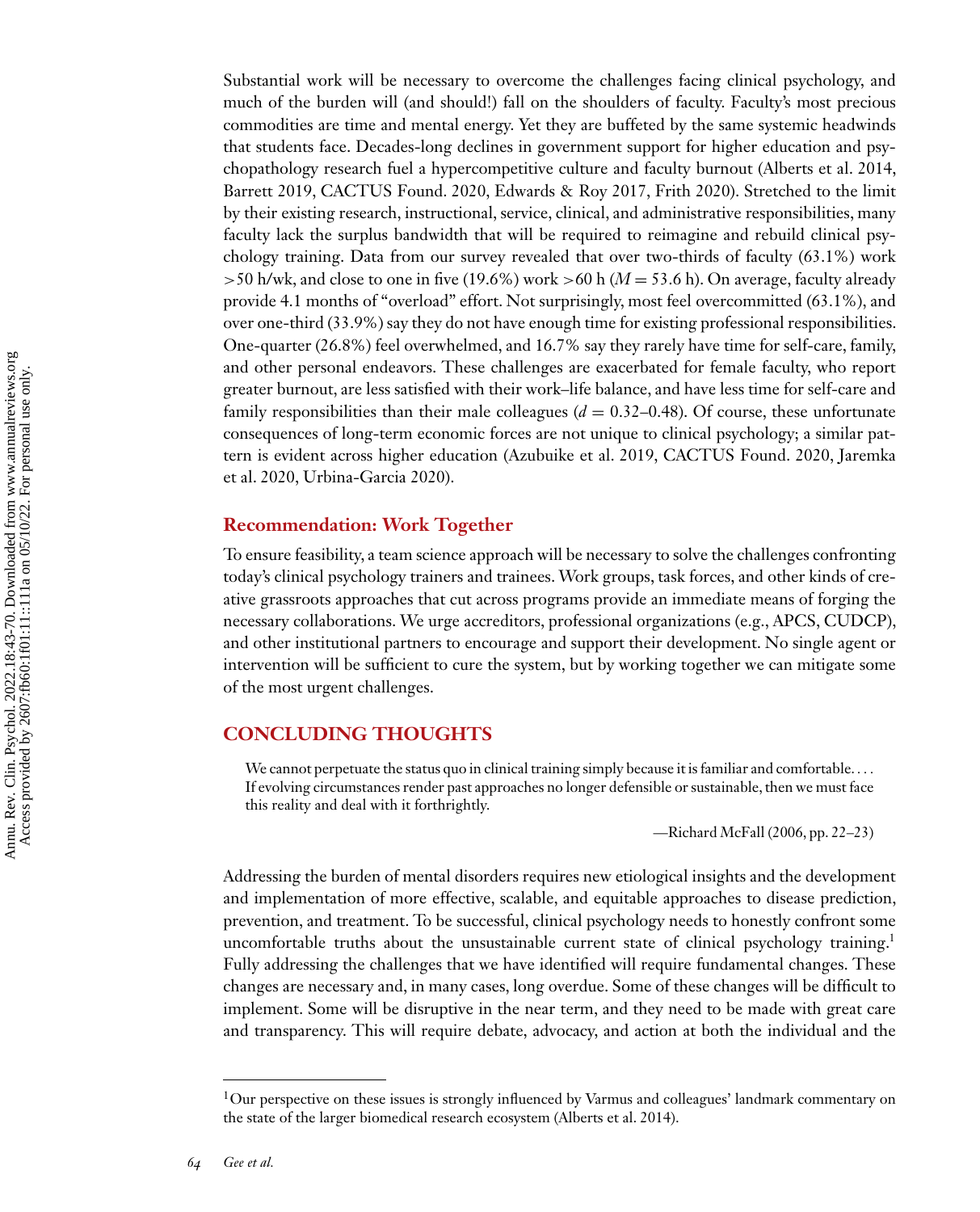<span id="page-22-0"></span>institutional levels. As a first step, we call on accreditors, professional organizations, and funders to create the necessary meetings ("Boulder 2.0") and other resources that will be necessary to discuss the challenges and recommendations we have highlighted. Students, alumni, and other key constituencies must have a robust voice in these discussions. Of course, the 75-year history of clinical psychology is replete with debates, and discussion alone will not be sufficient to overcome the urgent challenges facing today's trainers and trainees. Bold thinking, creative collaborations, novel incentives, and new institutional investments will be necessary to create a sustainable training environment where talented students and faculty can focus their energies on understanding and reducing the suffering caused by mental health conditions. Given the staggering burden that mental disorders impose on public health and the critical role that training plays in preparing future generations of clinical scientists to tackle this burden, we urge all stakeholders to lobby policy makers and demand greater parity in the resources allocated to clinical psychological science.

#### **DISCLOSURE STATEMENT**

D.M.B. is a member of the Scientific Boards for One Mind, the Stanley Foundation, and the Brain & Behavior Research Foundation; Editor of *Biological Psychiatry: Global Open Science*; and a member of the Executive Committee of FLUX. Apart from these, the authors are not aware of any affiliations, memberships, funding, or financial holdings that might be perceived as affecting the objectivity of this review.

#### **AUTHOR CONTRIBUTIONS**

A.J.S., R.M.T., D.G.G., and D.M.B. envisioned the study, which emerged from a roundtable discussion at the 2018 meeting of the Society for Research on Psychopathology. R.M.T. and A.J.S. devised and piloted the survey. K.A.D., D.G.G., and A.J.S. devised the final survey and coordinated institutional review board approval and data collection. A.J.S. and K.A.D. processed and analyzed data. K.A.D., D.G.G., and A.J.S. developed the article structure. K.A.D., A.J.S., D.G.G., K.A.M., D.M.B., and M.R.W. wrote the main text. D.G.G. edited the final version and coordinated editorial communications. All authors contributed to reviewing and revising the survey, outline, and main text and approved the final version.

#### **RESOURCE SHARING**

[Deidentified survey data are publicly available via the Open Science Framework \(](https://osf.io/r5yhd/)**https:// osf.io/r5yhd/**).

#### **ACKNOWLEDGMENTS**

The authors acknowledge assistance from L. Friedman and critical feedback from A. Anderson, H. Berenbaum, L. Dougherty, M. Dougherty, N. Eaton, S. Glass, A. Heller, A. Holmes, C. Larson, R. Levenson, B. Nacewicz, R. Nusslock, C. Seitz-Brown, D. Stout, and C.-W. Woo. This work was partially supported by funding from the National Institutes of Health (DP5021370, MH107444, MH121409, NS119709) and University of Maryland.

#### **LITERATURE CITED**

AAUP (Am. Assoc. Univ. Professors). 2020. *The annual report on the economic status of the profession, 2019–20*. Rep., AAUP, Washington, DC ACHA (Am. Coll. Health Assoc.). 2021. *ACHA-NCHA-III Codebook*. Silver Spring, MD: ACHA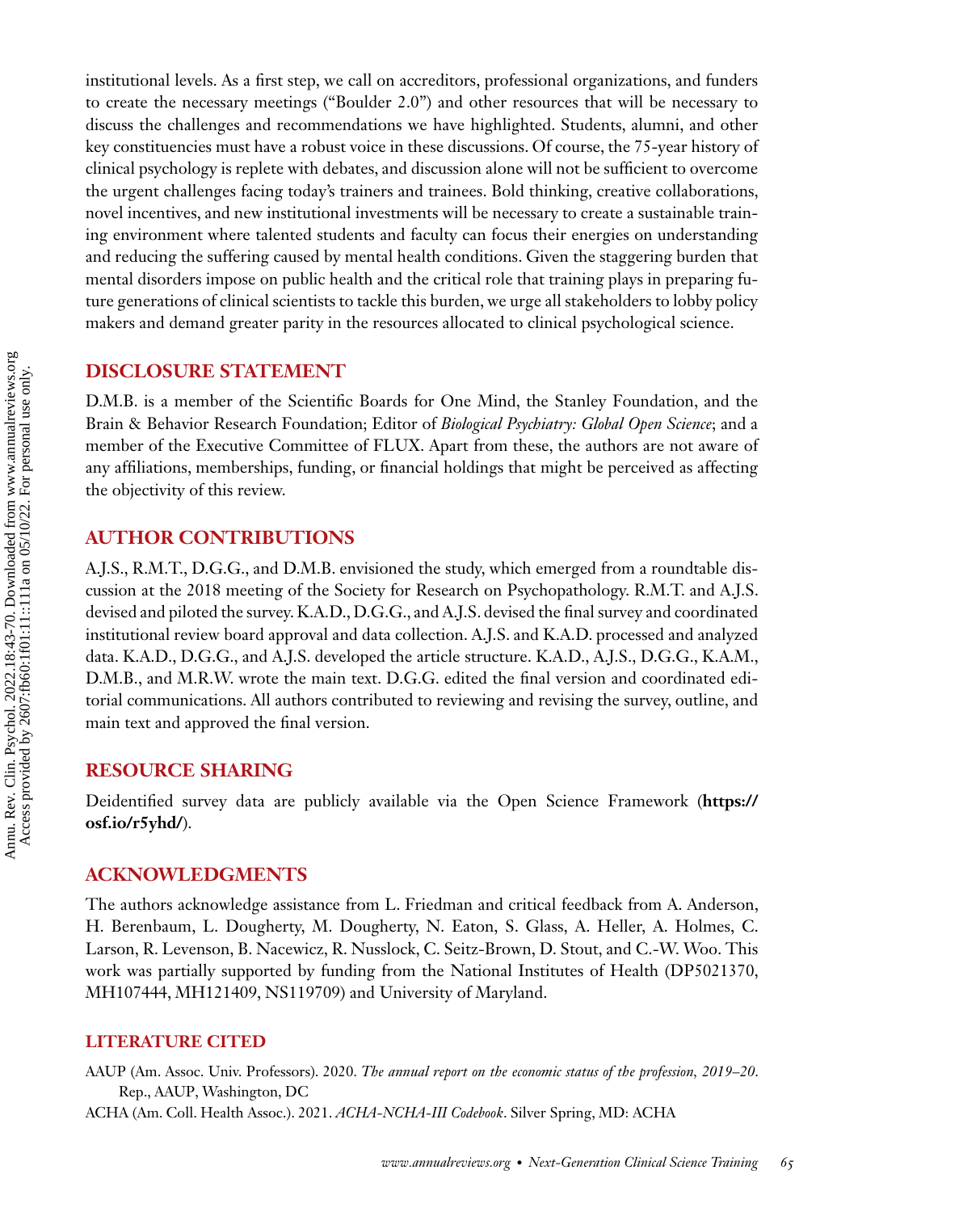- <span id="page-23-0"></span>AHRQ (Agency Healthc. Res. Qual.). 2019. *2018 national healthcare quality and disparities report*. Rep. 19-0070- EF, AHRQ, Rockville, MD. **<https://www.ahrq.gov/research/findings/nhqrdr/nhqdr18/index.html>**
- Alberts B, Kirschner MW, Tilghman S, Varmus H. 2014. Rescuing US biomedical research from its systemic flaws. *PNAS* 111:5773–77
- APA (Am. Psychol. Assoc.). 1947. Recommended graduate training program in clinical psychology.*Am. Psychol.* 2:539–58
- APA (Am. Psychol. Assoc.). 1950. Annual report of the Committee on Training in Clinical Psychology: 1950. *Am. Psychol.* 5:585–93
- APA (Am. Psychol. Assoc.). 2019. *The academic psychology workforce: characteristics of psychology research doctorates in faculty positions (1995*–*2015)*. Rep., APA, Washington, DC
- APA (Am. Psychol. Assoc.). 2020. *CWS data tool: demographics of the U.S. psychology workforce*. Interact. Data Tool, APA, Washington, DC. **<https://www.apa.org/workforce/data-tools/demographics>**
- APPIC (Assoc. Psychol. Postdr. Internsh. Cent.). 2021. *2021 APPIC Match: survey of internship applicants: part 1: summary of survey results*. Rep., APPIC, Houston, TX. **https://www.appic.org/Internships/Match/ [Match-Statistics/Applicant-Survey-2021-Part-1](https://www.appic.org/Internships/Match/Match-Statistics/Applicant-Survey-2021-Part-1)**
- Azubuike NO, Benson RT, Kumar A, Mathews K. 2019. COACHE summary tables 2019: selected dimensions of the faculty workplace experience. *Harvard University*. **[https://coache.gse.harvard.edu/coache](https://coache.gse.harvard.edu/coache-summary-tables-2019)summary-tables-2019**
- Baker TB, McFall RM, Shoham V. 2008. Current status and future prospects of clinical psychology: toward a scientifically principled approach to mental and behavioral health care. *Psychol. Sci. Public Interest* 9:67– 103
- Baldwin J. 1998. *James Baldwin: Collected Essays*. New York: Library of America
- Barrett LF. 2019. The publication arms race. *APS Obs*. 32(7):3–4
- Benjamin LT Jr. 2005. A history of clinical psychology as a profession in America (and a glimpse at its future). *Annu. Rev. Clin. Psychol.* 1:1–30
- Berenbaum H, Washburn JJ, Sbarra D, Reardon KW, Schuler T, et al. 2021. Accelerating the rate of progress in reducing mental health burdens: recommendations for training the next generation of clinical psychologists. *Clin. Psychol. Sci. Pract.* 28:107–23
- Bickman L. 1999. Practice makes perfect and other myths about mental health services.*Am. Psychol.* 54:965–78
- Borkovec TD. 2004. Research in training clinics and practice research networks: a route to the integration of science and practice. *Clin. Psychol. Sci. Pract.* 11:211–15
- Brass LF, Akabas MH. 2019. The national MD-PhD program outcomes study: relationships between medical specialty, training duration, research effort, and career paths. *JCI Insight* 4(19):e133009
- CACTUS Found. 2020. *Joy and stress triggers: a global survey on mental health among researchers*. Rep., Cactus Commun., Princeton, NJ
- Campoli J, Cummings JA. 2019. Self-care in clinical psychology trainees: current approach and future recommendations. *Behav. Ther.* 42:12–17
- Castonguay LG. 2011. Psychotherapy, psychopathology, research and practice: pathways of connections and integration. *Psychother. Res.* 21:125–40
- Castonguay LG, Pincus AL, McAleavey AA. 2015. Practice research network in a psychology training clinic: building an infrastructure to foster early attachment to the scientific-practitioner model. *Psychother*. *Res*. 25:52–66
- CDC (Cent. Dis. Control Prev.). 2020. *Youth risk behavior survey data summary & trends report: 2009–2019*. Rep., CDC, Atlanta, GA
- Cénat JM. 2020. How to provide anti-racist mental health care. *Lancet Psychiatry* 7:929–31
- CGS (Counc.Grad. Schools), Jed Found. 2021.*Supporting graduate student mental health and well-being: evidenceinformed recommendations for the graduate community*. Rep., CGS, Washington, DC
- Christidis P, Stamm K, Lin L, Conroy J. 2019. Educating the next generation. *Monit. Psychol.* 50(7):21
- CoA. 2021a. *Commission on Accreditation: Implementing Regulations*. Regul., Am. Psychol. Assoc., Washington, DC
- CoA. 2021b. *2020 annual report online: summary data: doctoral programs*. Annu. Rep. Data, Am. Psychol. Assoc., Washington, DC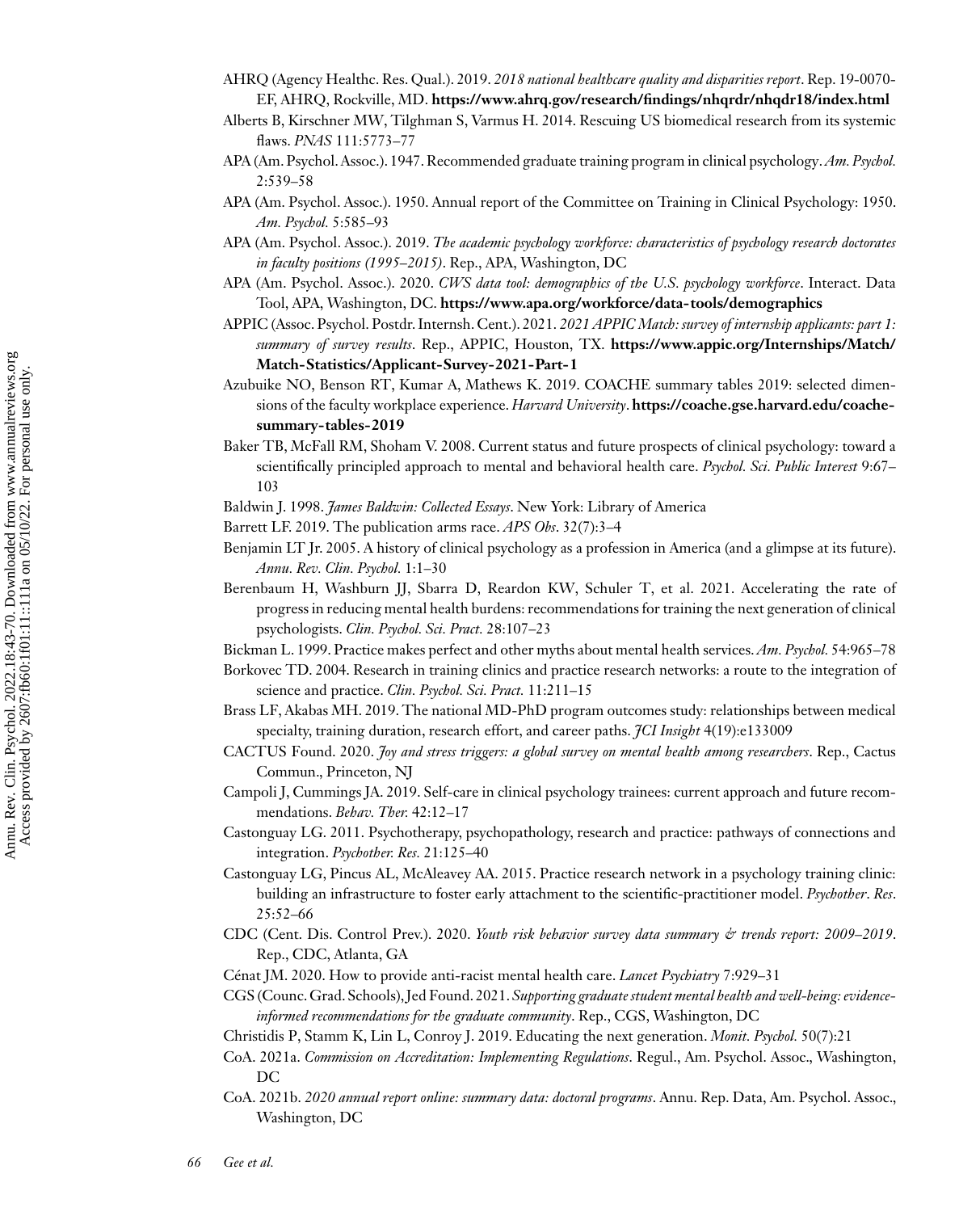- <span id="page-24-0"></span>CSHE (Cent. Stud. High. Educ.). 2021. gradSERU survey design. *University of California, Berkeley*, *Center for Studies in Higher Education*. **[https://cshe.berkeley.edu/seru/about-seru/seru-surveys/gradseru](https://cshe.berkeley.edu/seru/about-seru/seru-surveys/gradseru-survey-design)survey-design**
- De Los Reyes A, Uddin LQ. 2021. Revising evaluation metrics for graduate admissions and faculty advancement to dismantle privilege. *Nat. Neurosci.* 24:755–58
- Dougherty MR, Slevc LR, Grand JA. 2019. Making research evaluation more transparent: aligning research philosophy, institutional values, and reporting. *Perspect. Psychol. Sci.* 14:361–75
- Duffy MA, Tronson NC, Eisenberg D. 2021. Supporting mental health and productivity within labs. *Neuron* 109(20):3206–10
- Edwards MA, Roy S. 2017. Academic research in the 21st century: maintaining scientific integrity in a climate of perverse incentives and hypercompetition. *Environ. Eng. Sci.* 34:51–61
- El-Ghoroury NH, Galper DI, Sawaqdeh A, Bufka LF. 2012. Stress, coping, and barriers to wellness among psychology graduate students. *Train. Educ. Prof. Psychol.* 6:122–34
- Evans TM, Bira L, Gastelum JB, Weiss LT, Vanderford NL. 2018. Evidence for a mental health crisis in graduate education. *Nat. Biotechnol.* 36:282–84
- Fernandes JD, Sarabipour S, Smith CT, Niemi NM, Jadavji NM, et al. 2020. Research culture: a survey-based analysis of the academic job market. *eLife* 9:e54097
- Finkelhor D, Turner H, LaSelva D. 2021. Receipt of behavioral health services among US children and youth with adverse childhood experiences or mental health symptoms. *JAMA Netw. Open* 4:e211435
- Forrester N. 2021. Mental health of graduate students sorely overlooked. *Nature* 595:135–37
- Frank G. 1984. The Boulder Model: history, rationale, and critique. *Prof. Psychol. Res. Pract.* 15:417–35
- Freeman J. 2018. LGBTQ scientists are still left out. *Nature* 559:27–28
- Fried EI. 2017. Are we asking too much? A list of competencies people expect me to have. *Measurement, Modeling & Complexity of Mental Health Blog*, Aug. 29. **https://eiko-fried.com/are-we-asking-too-much[a-list-of-competencies-people-expect-me-to-have/](https://eiko-fried.com/are-we-asking-too-much-a-list-of-competencies-people-expect-me-to-have/)**
- Frith U. 2020. Fast lane to slow science. *Trends Cogn. Sci.* 24:1–2
- Fuhrmann CN, Halme DG, O'Sullivan PS, Lindstaedt B. 2011. Improving graduate education to support a branching career pipeline: recommendations based on a survey of doctoral students in the basic biomedical sciences. *CBE Life Sci. Educ.* 10:239–49
- Galán CA, Bekele B, Boness C, Bowdring M, Call C, et al. 2021. Editorial: a call to action for an antiracist clinical science. *J. Clin. Child Adolesc. Psychol.* 50:12–57
- Gilliland CT, White J, Gee B, Kreeftmeijer-Vegter R, Bietrix F, et al. 2019. The fundamental characteristics of a translational scientist. *ACS Pharmacol. Transl*. *Sci*. 2:213–16
- gradSERU. 2021. *2021 gradSERU survey instrument: core survey*. Survey Instr., SERU Consort. **https://seru. [tamu.edu/assessment/media/Survey-Instruments/gradSERU-2021-Instrument-Survey-Core.](https://seru.tamu.edu/assessment/media/Survey-Instruments/gradSERU-2021-Instrument-Survey-Core.pdf) pdf**
- Gruber J, Mendle J, Lindquist KA, Schmader T, Clark LA, et al. 2021. The future of women in psychological science. *Perspect. Psychol. Sci.* 16:483–516
- Hatzenbuehler ML. 2016. Structural stigma: research evidence and implications for psychological science. *Am. Psychol.* 71:742–51
- Hazell CM, Chapman L, Valeix SF, Roberts P, Niven JE, Berry C. 2020. Understanding the mental health of doctoral researchers: a mixed methods systematic review with meta-analysis and meta-synthesis. *Syst. Rev.* 9:197
- Jaremka LM, Ackerman JM, Gawronski B, Rule NO, Sweeny K, et al. 2020. Common academic experiences no one talks about: repeated rejection, impostor syndrome, and burnout. *Perspect. Psychol. Sci.* 15:519–43
- Jones-London M. 2020. NINDS strategies for enhancing the diversity of neuroscience researchers. *Neuron* 107:212–14
- Jordan A, Shim RS, Rodriguez CI, Bath E, Alves-Bradford JM, et al. 2021. Psychiatry diversity leadership in academic medicine: guidelines for success. *Am. J. Psychiatry* 178:224–28
- Kotov R, Krueger RF, Watson D, Cicero DC, Conway CC, et al. 2021. The Hierarchical Taxonomy of Psychopathology (HiTOP): a quantitative nosology based on consensus of evidence. *Annu. Rev. Clin. Psychol.* 17:83–108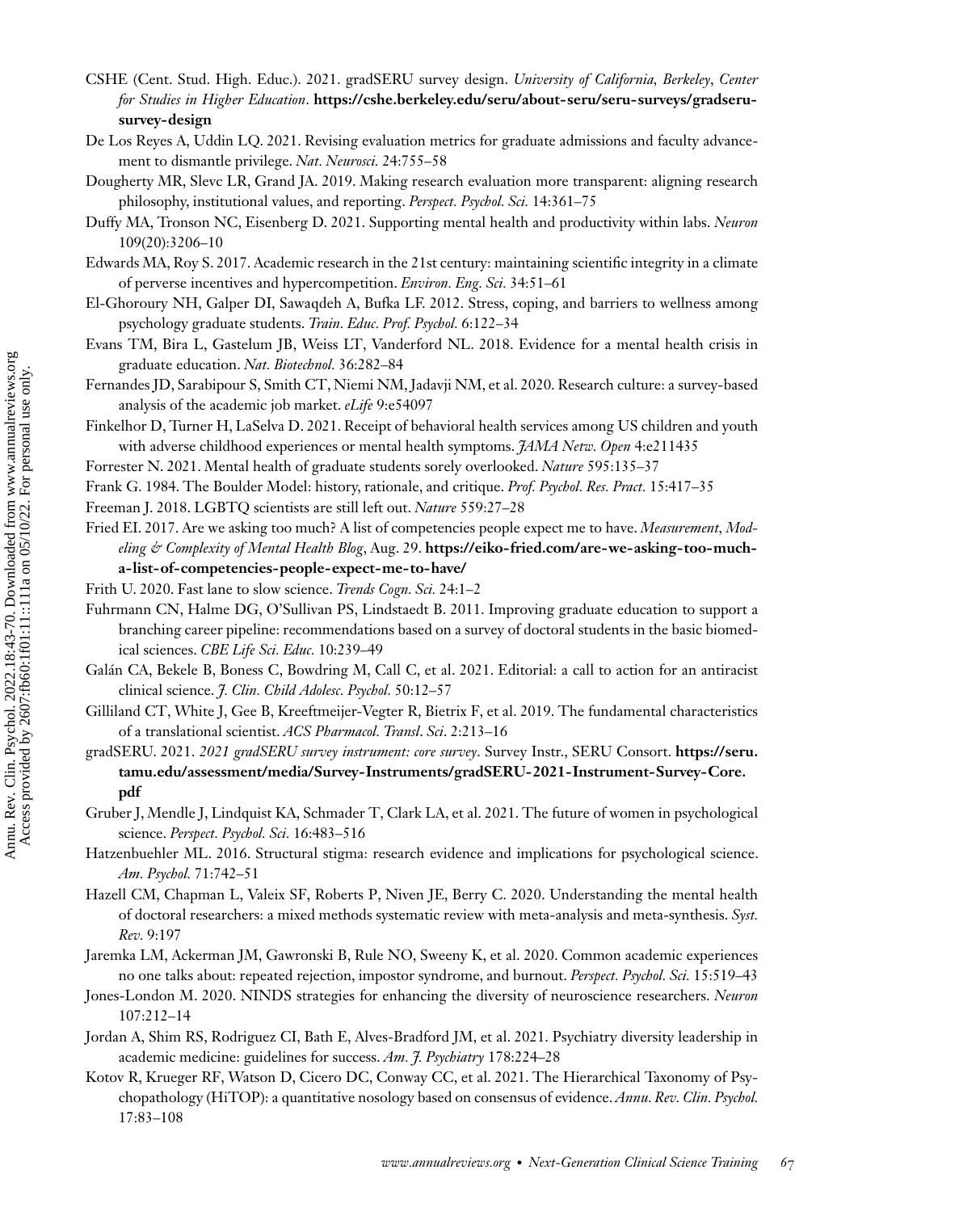- <span id="page-25-0"></span>Kraut AG. 2021. PCSAS: by the numbers. *[Psychological Clinical Science Accreditation System](https://mailchi.mp/39f1a42b291d/pcsasbythenumbers)*. **https://mailchi. mp/39f1a42b291d/pcsasbythenumbers**
- Ledgerwood A, Hudson STJ, Lewis JN, Maddox K, Pickett C, et al. 2022. The pandemic as a portal: reimagining psychological science as truly open and inclusive. *Perspect. Psychol. Sci.* In press

Levenson RW. 2017. Clinical psychology training: accreditation and beyond. *Annu. Rev. Clin. Psychol.* 13:1–22

- Lin L, Christidis P, Conroy J. 2018. Federal research funding for psychology has not kept up with inflation. *Monit. Psychol.* 49(10):21
- Lipson SK, Kern A, Eisenberg D, Breland-Noble AM. 2018. Mental health disparities among college students of color. *J. Adolesc. Health* 63:348–56
- Lombardi D, Shipley TF, Discip.-Based Educ. Res. Teams. 2021. The curious construct of active learning. *Psychol. Sci. Public Interest* 22(1):8–43
- Lucock M, Barkham M, Donohoe G, Kellett S, McMillan D, et al. 2017. The role of practice research networks (PRN) in the development and implementation of evidence: the Northern Improving Access to Psychological Therapies PRN case study. *Adm. Policy Mental Health Mental Health Serv. Res.* 44:919–31
- Marrast L, Himmelstein DU, Woolhandler S. 2016. Racial and ethnic disparities in mental health care for children and young adults: a national study. *Int. J. Health Serv.* 46:810–24
- McFall RM. 2006. Doctoral training in clinical psychology. *Annu. Rev. Clin. Psychol.* 2:21–49
- McFall RM, Treat TA, Simons RF. 2015. Clinical science model. In *The Encyclopedia of Clinical Psychology*, ed. RL Cautin, SO Lilienfeld, pp. 1–9. New York: Wiley-Blackwell
- McMinn MR, Tabor A, Trihub BL, Taylor L, Dominguez AW. 2009. Reading in graduate school: a survey of doctoral students in clinical psychology. *Train. Educ. Prof. Psychol.* 3:233–39
- Mei C, Fitzsimons J, Allen N, Alvarez-Jimenez M, Amminger GP, et al. 2020. Global research priorities for youth mental health. *Early Intervent. Psychiatry* 14:3–13
- Miller AE. 2021. Self-care as a competency benchmark: creating a culture of shared responsibility. *Train. Educ. Prof. Psychol*. In press. **<https://doi.org/10.1037/tep0000386>**
- Miller JG. 1946. Clinical psychology in the Veterans Administration. *Am. Psychol.* 1:181–89
- Millman KJ, Brett M, Barnowski R, Poline J-B. 2018. Teaching computational reproducibility for neuroimaging. *Front. Neurosci.* 12:727
- Mote J, Fulford D. 2021. Now is the time to support black individuals in the US living with serious mental illness—a call to action. *JAMA Psychiatry* 78:129–30
- NASEM (Natl. Acad. Sci. Eng. Med.). 2021. *Mental Health, Substance Use, and Wellbeing in Higher Education: Supporting the Whole Student*. Washington, DC: Natl. Acad. Press
- Nature Research. 2019. *[2019 Nature PhD students survey data](https://doi.org/10.6084/m9.figshare.10266299.v1)*. Data Set. **https://doi.org/10.6084/m9. figshare.10266299.v1**
- NIH (Natl. Inst. Health). 2016. *Average age and degree of NIH R01-equivalent first-time awardees, fiscal years 1980*–*2016*. Chart 440-16-1, NIH, Bethesda, MD. **https://grants.nih.gov/grants/new\_investigators/ [Age\\_Degree-First-Time-117-16\\_RFM\\_lls\\_25march2016\\_DR-Approved.xlsx](https://grants.nih.gov/grants/new_investigators/Age_Degree-First-Time-117-16_RFM_lls_25march2016_DR-Approved.xlsx)**
- NIH (Natl. Inst. Health). 2021. Research project success rates by NIH institute for 2018. *NIH RePORT*. **[https://report.nih.gov/success\\_rates/success\\_byic.cfm](https://report.nih.gov/success_rates/success_byic.cfm)**
- NSF (Natl. Sci. Foundation). 2019. Doctorate recipients from U.S. universities: 2019. *National Science Foundation*. **<https://ncses.nsf.gov/pubs/nsf21308>**
- Palitsky R, Kaplan DM, Brodt MA, Anderson MR, Athey A, et al. 2022. Systemic challenges in health service psychology internship training: a call to action from trainee stakeholders. *Clin. Psychol. Sci*. In press
- Pascoe EA, Smart Richman L. 2009. Perceived discrimination and health: a meta-analytic review. *Psychol. Bull.* 135:531–54
- PayScale. 2021. Cost of living calculator. *Payscale*. **<https://www.payscale.com/cost-of-living-calculator>**
- PCSAS (Psychol. Clin. Sci. Accred. Syst.). 2021. Frequently asked questions (FAQs) about the Psychological Clinical Science Accreditation System (PCSAS) and psychological clinical science. *Psychological Clinical Science Accreditation System*. **<https://www.pcsas.org/faq/>**
- Peterson Foundation. 2021. 10 key facts about student debt in the United States. *Peter G. Peterson Foundation*. **<https://www.pgpf.org/blog/2021/05/10-key-facts-about-student-debt-in-the-united-states>**

Pickren W. 2007. Tension and opportunity in post-World War II American psychology. *Hist*. *Psychol*. 10:279– 99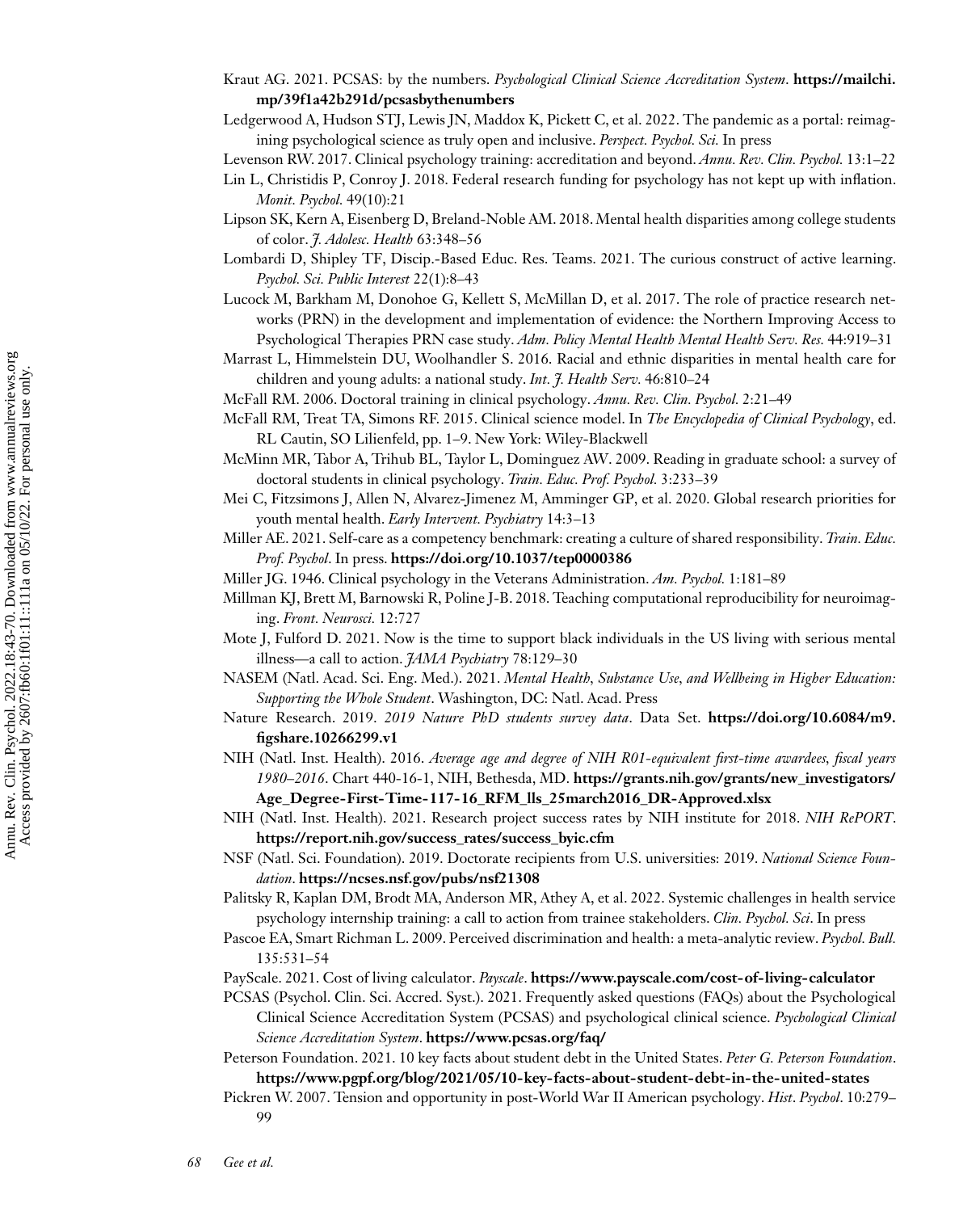<span id="page-26-0"></span>Polo AJ, Makol BA, Castro AS, Colón-Quintana N, Wagstaff AE, Guo S. 2019. Diversity in randomized clinical trials of depression: a 36-year review. *Clin. Psychol. Rev.* 67:22–35

Psychology Job Wiki. 2019. Psychology Job Wiki, 2018–2019. **<http://psychjobsearch.wikidot.com/2018>** Raimy V, ed. 1950. *Training in Clinical Psychology*. New York: Prentice Hall

Roberts SO, Bareket-Shavit C, Dollins FA, Goldie PD, Mortenson E. 2020. Racial inequality in psychological research: trends of the past and recommendations for the future. *Perspect. Psychol. Sci.* 15:1295–309

Rosner RI. 2014. The "splendid isolation" of Aaron T. Beck. *Isis* 105:734–58

- Rub[in L. 2021. David Barlow on transdiagnostic treatment of emotional disorders.](https://www.psychotherapy.net/interview/barlow-interview) *Psychotherapy.net*. **https:// www.psychotherapy.net/interview/barlow-interview**
- Rummell CM. 2015. An exploratory study of psychology graduate student workload, health, and program satisfaction. *Prof. Psychol. Res. Pract.* 46:391–99
- SAMHSA (Subst. Abuse Mental Health Serv. Admin.). 2019. *Key substance use and mental health indicators in the United States: results from the 2018 National Survey on Drug Use and Health*. HHS Publ. PEP19-5068, NSDUH Ser. H-54, Cent. Behav. Health Stat. Qual., Rockville, MD
- Sampson CL, Frye BM, Carlo MA. 2018. A graduate student's worth. *Curr. Biol.* 28:R850–52
- Satinsky EN, Kimura T, Kiang MV, Abebe R, Cunningham S, et al. 2021. Systematic review and meta-analysis of depression, anxiety, and suicidal ideation among Ph.D. students. *Sci. Rep*. 11:14370
- Schultz ME, Fronk GE, Jaume N,Magruder KP, Curtin JJ. 2022. Stressor-elicited smoking and craving during a smoking cessation attempt. *J. Abnormal Psychol.* 131:73–85
- Sealy L, Saunders C, Blume J, Chalkley R. 2019. The GRE over the entire range of scores lacks predictive ability for PhD outcomes in the biomedical sciences. *PLOS ONE* 14:e0201634
- Shim RS. 2021. Dismantling structural racism in psychiatry: a path to mental health equity. *Am. J. Psychiatry* 178:592–98
- Simmons C, Conley MI, Gee DG, Baskin-Sommers A, Barch DM, et al. 2021. Responsible use of open-access developmental data: the Adolescent Brain Cognitive Development (ABCD) study. *Psychol. Sci.* 32:866–70
- Simms LJ, Wright AGC, Cicero D, Kotov R, Mullins-Sweatt SN, et al. 2022. Development of measures for the Hierarchical Taxonomy of Psychopathology (HiTOP): a collaborative scale development project. *Assessment* 29:3–16
- Singla DR, Kohrt BA, Murray LK, Anand A, Chorpita BF, Patel V. 2017. Psychological treatments for the world: lessons from low- and middle-income countries. *Annu. Rev. Clin. Psychol.* 13:149–81
- Singleton KS, Murray DRK, Dukes AJ, Richardson LNS. 2021. A year in review: Are diversity, equity, and inclusion initiatives fixing systemic barriers? *Neuron* 109(21):3365–67
- Stein DM, Lambert MJ. 1995. Graduate training in psychotherapy: Are therapy outcomes enhanced? *J. Consult. Clin. Psychol.* 63:182–96
- Strauman TJ. 2021. Training opportunities for challenge-focused career development in clinical psychology. *Clin. Psychol. Sci. Pract.* 28:128–30
- Sverdlik A, Hall NC, McAlpine L, Hubbard K. 2018. The PhD experience: a review of the factors influencing doctoral students' completion, achievement, and well-being. *Int. J. Dr. Stud.* 13:361–88
- Taffe MA, Gilpin NW. 2021. Equity, diversity and inclusion: racial inequity in grant funding from the US National Institutes of Health. *eLife* 10:e65697
- Teachman BA, McKay D, Barch DM, Prinstein MJ, Hollon SD, Chambless DL. 2019. How psychosocial research can help the National Institute of Mental Health achieve its grand challenge to reduce the burden of mental illnesses and psychological disorders. *Am. Psychol.* 74:415–31
- Tilghman S, Alberts B, Colón-Ramos D, Dzirasa K, Kimble J, Varmus H. 2021. Concrete steps to diversify the scientific workforce. *Science* 372:133–35
- Uhlhaas PJ, McGorry PD, Wood SJ. 2021. Toward a paradigm for youth mental health. *JAMA Psychiatry* 78:473–74
- Univ. Calif.–Berkeley. 2021. Future accreditation plan. *University of California, Berkeley, Department of Psychology*. **[https://psychology.berkeley.edu/students/graduate-program/clinical-science-future](https://psychology.berkeley.edu/students/graduate-program/clinical-science-future-accreditation-plan)accreditation-plan**
- Univ. Wisc.–Madison School Med. Public Health. 2021. Program structure and timeline. *University of [Wisconsin–Madison School of Medicine and Public Health](https://www.med.wisc.edu/education/md-phd/program-structure-and-timeline/)*. **https://www.med.wisc.edu/education/mdphd/program-structure-and-timeline/**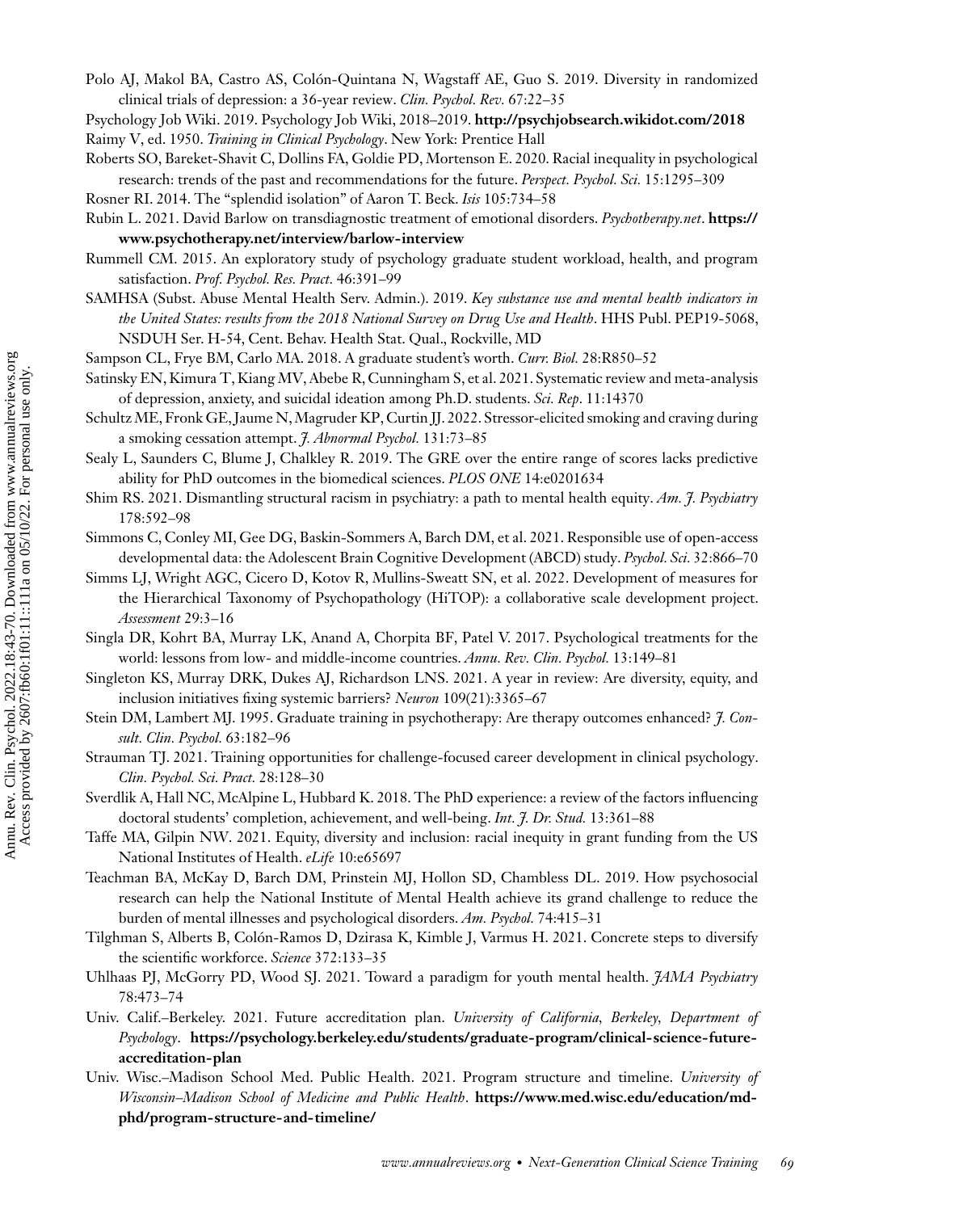- <span id="page-27-0"></span>Urbina-Garcia A. 2020. What do we know about university academics' mental health? A systematic literature review. *Stress Health* 36:563–85
- Victor SE, Devendorf A, Lewis S, Rottenberg J, Muehlenkamp JJ, et al. 2021a. Only human: mental health difficulties among clinical, counseling, and school psychology faculty and trainees. *Perspect. Psychol. Sci.* In press
- Victor SE, Schleider JL, Ammerman BA, Bradford DE, Devendorf AR, et al. 2021b. Leveraging the strengths of psychologists with lived experience of psychopathology. *Perspect. Psychol. Sci.* In press
- Vos T, Lim SS, Abbafati C, Abbas KM, Abbasi M, et al. 2020. Global burden of 369 diseases and injuries in 204 countries and territories, 1990–2019: a systematic analysis for the Global Burden of Disease Study 2019. *Lancet* 396:1204–22
- Wang SB, Coppersmith DDL, Kleiman EM, Bentley KH, Millner AJ, et al. 2021. A pilot study using frequent inpatient assessments of suicidal thinking to predict short-term postdischarge suicidal behavior. *JAMA Netw. Open* 4:e210591
- Williams DR, Mohammed SA. 2009. Discrimination and racial disparities in health: evidence and needed research. *J. Behav. Med.* 32:20–47
- Williams MT, Metzger IW, Leins C, DeLapp C. 2018a. Assessing racial trauma within a *DSM–5* framework: the UConn Racial/Ethnic Stress & Trauma Survey. *Pract. Innov.* 3:242–60
- Williams MT, Printz DMB, DeLapp RCT. 2018b. Assessing racial trauma with the Trauma Symptoms of Discrimination Scale. *Psychol. Violence* 8:735–47
- Woolston C. 2019. PhD poll reveals fear and joy, contentment and anguish. *Nature* 575:403–6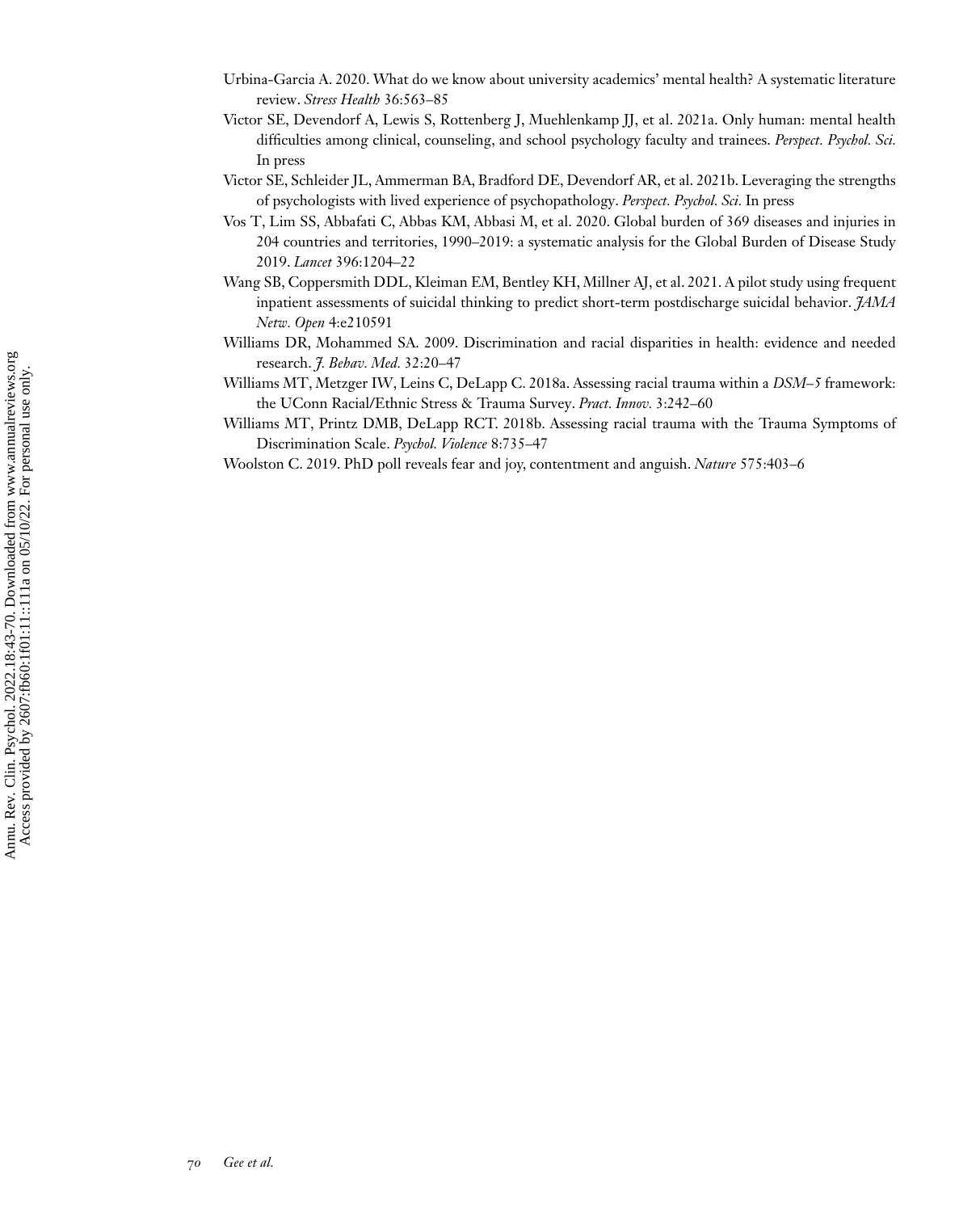## $\mathsf R$

**Clinical Developed Clinical Psychology**

Volume 18, 2022

## **Contents**

| Temperamental and Theoretical Contributions to Clinical Psychology                                                                                                                                                                                                                                                 |
|--------------------------------------------------------------------------------------------------------------------------------------------------------------------------------------------------------------------------------------------------------------------------------------------------------------------|
| What Do We Know About the Genetic Architecture of<br>Psychopathology?<br>Evan J. Giangrande, Ramona S. Weber, and Eric Turkheimer 19                                                                                                                                                                               |
| Training the Next Generation of Clinical Psychological Scientists:<br>A Data-Driven Call to Action<br>Dylan G. Gee, Kathryn A. DeYoung, Katie A. McLaughlin,<br>Rachael M. Tillman, Deanna M. Barch, Erika E. Forbes, Robert F. Krueger,<br>Timothy J. Strauman, Mariann R. Weierich, and Alexander J. Shackman 43 |
| Measurement-Based and Data-Informed Psychological Therapy                                                                                                                                                                                                                                                          |
| Behavioral Interventions to Reduce Cardiovascular Risk Among<br>People with Severe Mental Disorder<br>Amanda L. Baker, Erin Forbes, Sonja Pohlman, and Kristen McCarter 99                                                                                                                                         |
| Real-Time Functional MRI in the Treatment of Mental Health<br>Disorders<br>Vincent Taschereau-Dumouchel, Cody A. Cushing, and Hakwan Lau  125                                                                                                                                                                      |
| The Genetic, Environmental, and Cultural Forces Influencing Youth<br>Antisocial Behavior Are Tightly Intertwined                                                                                                                                                                                                   |
| The Invisibility of Power: A Cultural Ecology of Development in the<br><b>Contemporary United States</b><br>Tasneem M. Mandviwala, Jennifer Hall, and Margaret Beale Spencer  179                                                                                                                                  |
| Differences/Disorders of Sex Development: Medical Conditions at the<br>Intersection of Sex and Gender                                                                                                                                                                                                              |
|                                                                                                                                                                                                                                                                                                                    |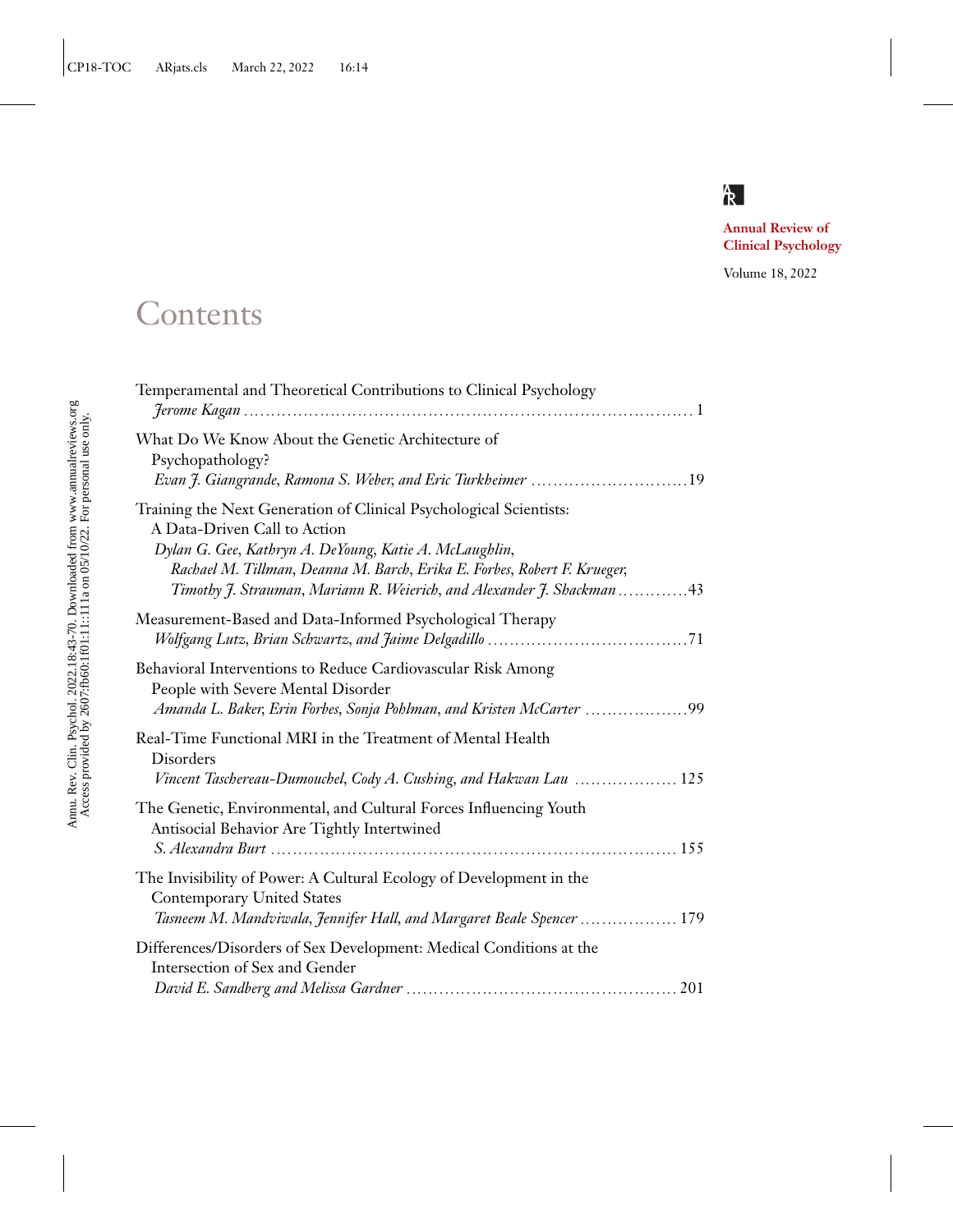| A Current Learning Theory Approach to the Etiology and Course of<br>Anxiety and Related Disorders<br>Richard E. Zinbarg, Alexander L. Williams, and Susan Mineka  233                                        |
|--------------------------------------------------------------------------------------------------------------------------------------------------------------------------------------------------------------|
| Dissociation and Dissociative Disorders Reconsidered: Beyond<br>Sociocognitive and Trauma Models Toward a Transtheoretical<br>Framework<br>Steven Jay Lynn, Craig Polizzi, Harald Merckelbach, Chui-De Chiu, |
|                                                                                                                                                                                                              |
| Psychosocial Treatments for Bipolar Disorder in Children<br>and Adolescents                                                                                                                                  |
|                                                                                                                                                                                                              |
| Major Depression and Its Recurrences: Life Course Matters                                                                                                                                                    |
| Suicide in African American Adolescents: Understanding Risk by<br><b>Studying Resilience</b><br>W. LaVome Robinson, Christopher R. Whipple, Kate Keenan, Caleb E. Flack,                                     |
|                                                                                                                                                                                                              |
| Psychopathy: Current Knowledge and Future Directions                                                                                                                                                         |
| Cognitive Aging and the Promise of Physical Activity<br>Kirk I. Erickson, Shannon D. Donofry, Kelsey R. Sewell, Belinda M. Brown,                                                                            |
| Neuroplasticity, the Prefrontal Cortex, and Psychopathology-Related<br>Deviations in Cognitive Control                                                                                                       |
| The Biopsychosocial Puzzle of Painful Sex                                                                                                                                                                    |
| Mechanisms of Behavior Change in Substance Use Disorder With and<br><b>Without Formal Treatment</b>                                                                                                          |
| Police Violence and Public Health<br>Jordan E. DeVylder, Deidre M. Anglin, Lisa Bowleg, Lisa Fedina,                                                                                                         |
| Allostasis, Action, and Affect in Depression: Insights from the Theory<br>of Constructed Emotion<br>Clare Shaffer, Christiana Westlin, Karen S. Quigley, Susan Whitfield-Gabrieli,                           |